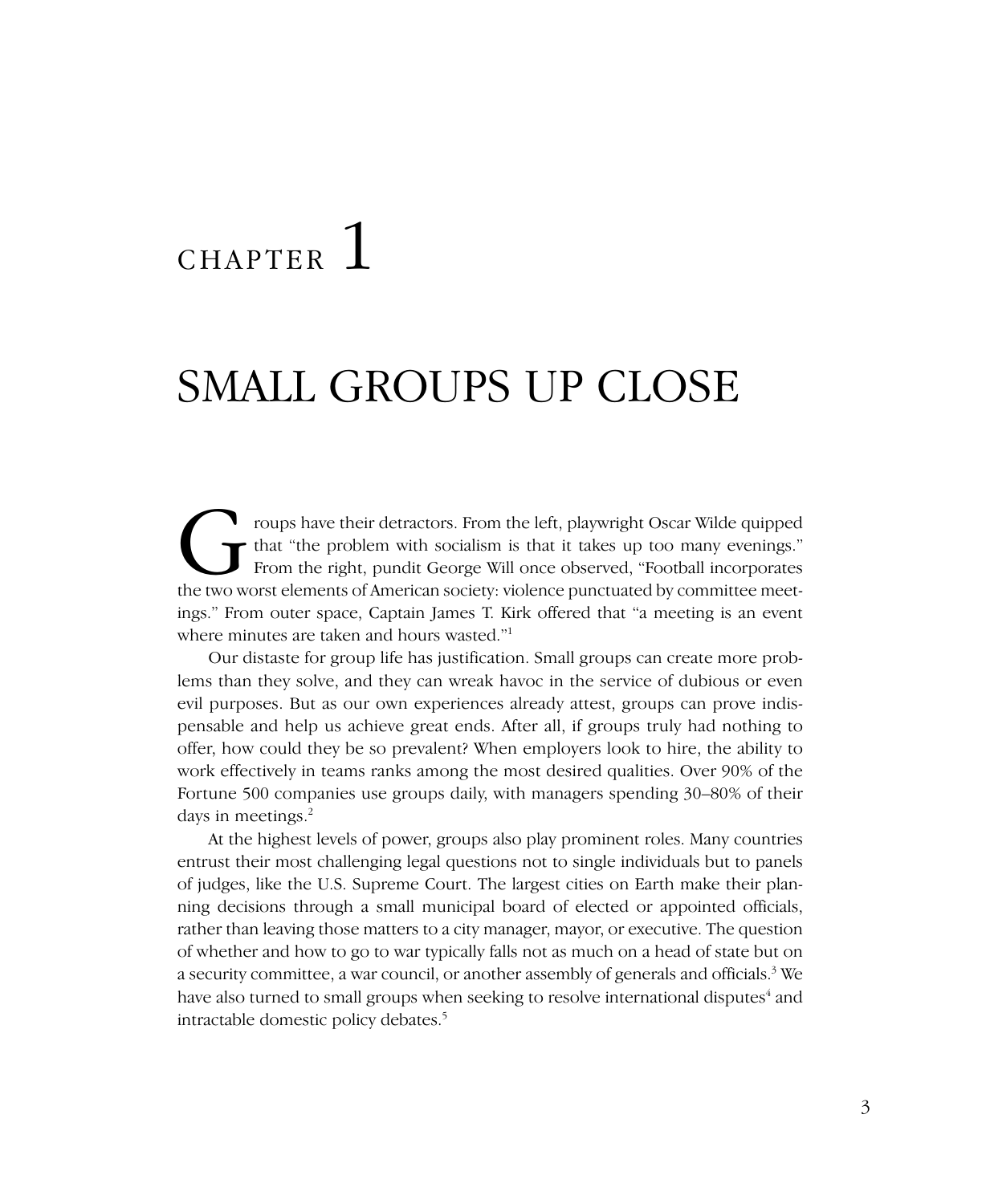Even decisions traditionally made by individuals may be just one retirement away from conversion into a group process. When Ben Bernanke took over the Federal Reserve in 2006, he brought with him a different idea of how to run the nation's banking system. Vincent Rinehart, who worked at the highest levels of the Federal Reserve for many years, observed that Bernanke's goal "is to have the committee be more actively involved in the deliberation of U.S. monetary policy. He doesn't want to be the iconic figure that Alan Greenspan was." Bernanke believes that if you have "more people deliberating on policy, maybe on average you make a better decision." The Fed chairman believes, Rinehart explains, in "the wisdom of crowds."6

That phrase was the title of a bestselling book by *New Yorker* business columnist James Surowiecki. Replete with compelling anecdotes and research, this book probably did more to burnish the reputation of small groups than any single event in our time. Reading Surowiecki, one comes to recognize that the virtues of group-level thinking appear throughout our culture. Even the TV studio audience of *Who Wants to Be a Millionaire* guesses correctly 91% of the time, a far better performance than the 65% accuracy rate obtained by the experts contestants call by "phoning a friend."7 Unfortunately for *small*-group researchers, Surowiecki was more interested in the "mob intelligence" of very large, loosely connected "groups," such as a network of stock traders. As a result, his analysis only modestly advanced our understanding and appreciation of small groups.

If groups serve us so well, how is it that we overlook and underestimate them? One reason is that small groups are inextricable from daily life and, as such, become taken for granted. Above all else, the family group serves as the most basic social unit: In spite of tremendous cultural variation, in some form or another, the family proves nearly universal across the wide span of geography and history. When we venture beyond the home, we enter the world of friendships and social ties that, again, center on groups of manageable size. Even with the Internet's spawning of Friendster, Facebook, MySpace, and other social networking sites, most people still report having only two or three close friends in their inner circle, wherein they discuss the most important events in their lives.<sup>8</sup> Then teams, clubs, and hundreds of other small group forms occupy much of our professional, political, and community lives and help us build and maintain our social identities. When asked by inquisitive researchers, people will admit that they value their intimate social groups more than the larger social categories and organizations to which they belong.<sup>9</sup>

Immersed in a sea of small groups, we develop commonsense or "folk" theories about how to behave in groups—some true, some not—but we don't like to think that participation in groups requires special skills or knowledge. After all, being in groups is as routine as tying our shoes or having a conversation. Surely we don't need special courses, seminars, or books to do something so basic. It's an ironic notion when one considers how quickly we turn to books and counselors to help us solve our dyadic crises in marriage and intimate relationships. Groups pose even graver challenges yet get a fraction of the ink on the popular bookshelf.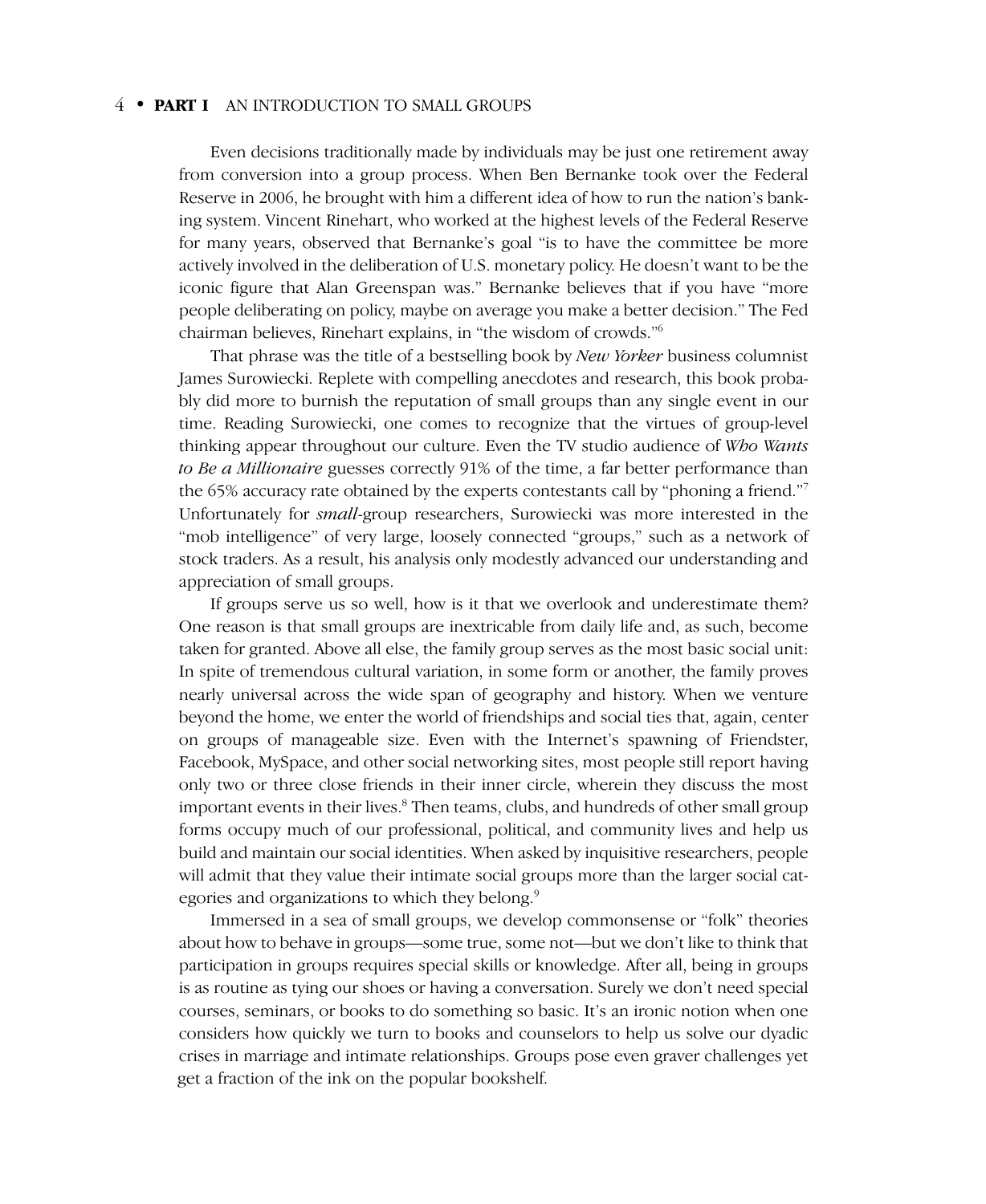# Understanding Groups

To think systematically about how we behave in groups—and how groups shape our social world—we need to use precise language to discuss them. Concepts, such as group cohesion, leadership, and diversity, require clear definitions, and the theories we build need to deploy these concepts carefully. Moreover, the research we conduct on groups must build and test our theories in a way that helps us evaluate plausible accounts of groups from implausible ones. This chapter sets the groundwork for understanding group concepts, theory, and research, but we begin by defining the most important concept of all—the small group itself.<sup>10</sup>

A definition might seem a trifling thing. After all, we know a small group when we see one. Or do we? When does a small gathering of neighbors become integrated enough to begin to look like a group activity? If a small gathering of fans celebrating a victory begins rioting, at what point does it cease being a group and spiral into a mob? How complex can a small business grow before changing from a group to an organization? At what point does a small clan grow into a community? If a jury is a small group, is a city council also a group? By defining a small group more precisely, we can answer each of these questions and get on with the business of understanding the behaviors and impacts of groups in society.

#### *Group Size, Copresence, and Boundaries*

The foremost question for many may be, How large can a small group become before it ceases to be *small?* Throughout this book, the term *group* serves as a shorthand term for *small group*, but the smallness of groups is always implied. It is relatively easy to see that the minimum size of a group is three people. With only two people present, we have a *dyad,* a pair of people who can communicate back and forth and make decisions together. Adding just one more person to the mix makes possible majority-minority splits, introduces potential competition for attention, and otherwise changes the fundamental nature of the social unit.

Some investigators would have us draw a sharp upper boundary by claiming that a small group can be no more than fifteen members in size.<sup>11</sup> Such a restrictive definition would exclude from our analysis social entities that are *more like a small group than anything else.* A gathering of rural villagers to conduct local business, for instance, looks and behaves more like a small group than, say, a large organization or diffuse community.

A better way of limiting the size of a small group is to require that every group member have a sense of every other member's copresence. When people exist as members of a small group, they are *together* in this minimal sense, each aware of every other individual in the group.12 They may not (yet) know each other's name, let alone one another's personal histories or preferences, but they are all part of each other's present reality. In the case of a virtual group, they may not all be aware of who is or is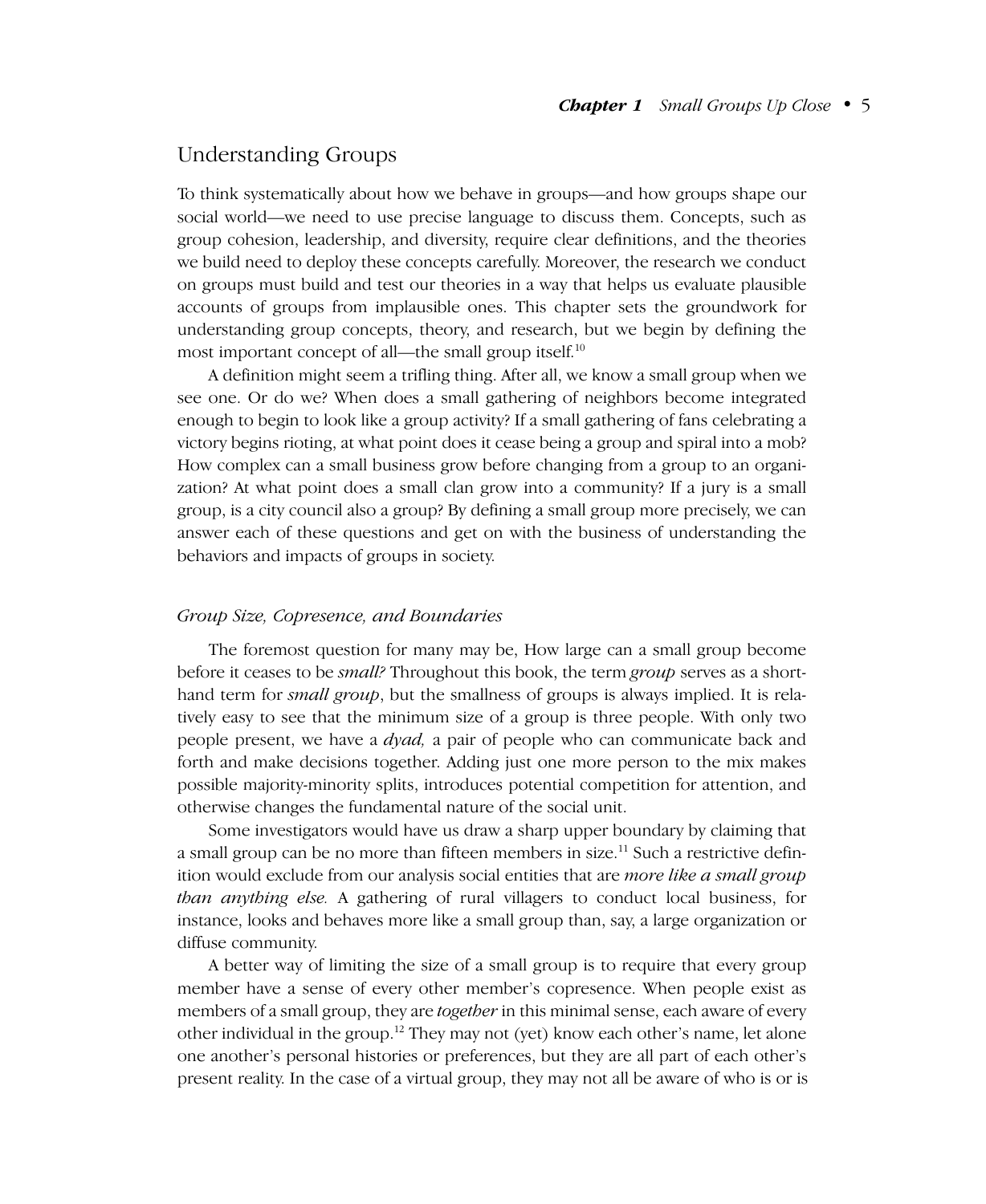

**When these Nepalese villagers met to weigh the benefits and costs of electrification, were they too numerous to constitute a small group?**

Credit: Photo courtesy Alisa Bieber.

not present online—let alone paying attention—at a given time, but they do know what set of people make up the group.

But size alone does not determine copresence. Even smaller groups might fail to meet this criterion and thereby constitute something other than a small group. My three closest friends might all e-mail me on the same day, but that makes me the center of a social network, not the convener of a group. A vice president might designate a set of ten employees as an informal "leadership team" in a company, but if those ten people never meet together, they share a certain status or title but not a group membership.<sup>13</sup>

A related consideration is the sense of a group's boundaries, an understanding of the group as a defined entity. Group theorists have a term for this phenomenon, which they call *entativity*. A group has this quality to the degree that "members of a group are perceived as being a coherent social unit."14 *Coherence* in this sense means that the group members—and outside observers—can at least identify the boundaries of the group's membership. Many groups, such as open-enrollment support groups, have members joining and leaving with great regularity, but if they remain small groups, they still have sufficient coherence at any given time.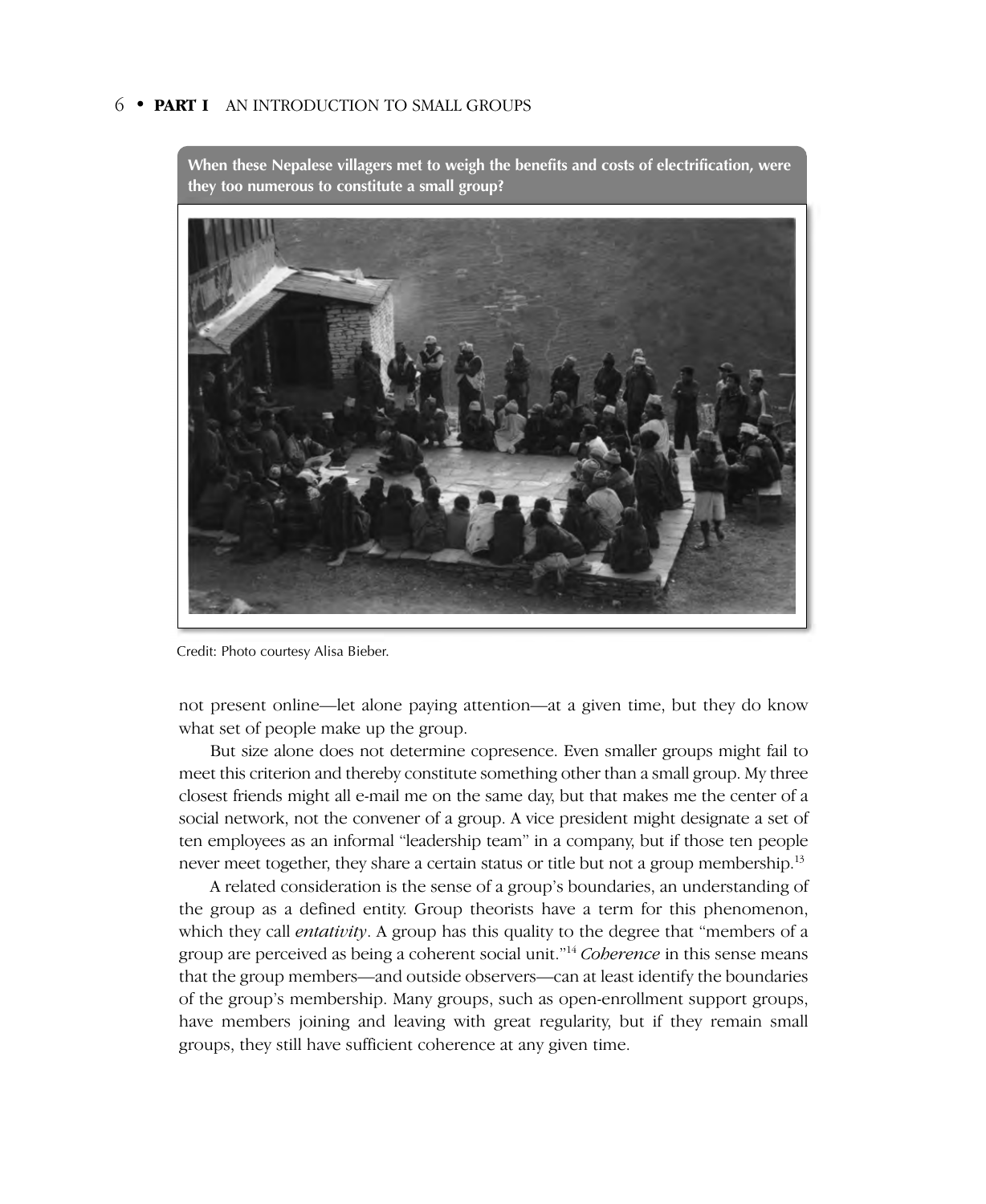#### *Communication, Goals, and Interdependence*

There is more to a group, though, than simply having a sense of bounded copresence. There is also the matter of what groups *do,* and that consists of communication in the pursuit of group goals that require effective collaboration.

To count as a group, a social entity must have regular member interaction. Most commonly, this means either speaking, signing, or typing to one another, though some groups' most important interactions are physical or nonverbal, as in the case of a play group, jazz band, or work crew. If communication does not occur with any regularity in a group, there may exist a social gathering or relationship network of some kind, but not a group. After all, the very idea of *grouping* entails an ongoing pattern of communication among the group's members.

What counts as "ongoing" is also a question. Much of the available research looks at experimentally formed *zero-history groups*, which literally have no history of working together. Typically, they stay together for only a brief period of time, ranging from a period of minutes to a handful of meetings over the course of a few months. But even these zero-history groups are still *groups*; they simply have different social contexts and connections. In the case of the prototypical experimental group of undergraduates, the participants have followed similar paths to membership, such as the pursuit of extra-credit points. The context is real enough, involving a university environment, a sense of fellow-student camaraderie, and the physical and mental contours of being involved in laboratory research. After all, many juries form and dissolve in a single day, with the jury deliberating for less than an hour. Excluding such an entity from the definition of a small group would miss one of the most powerful group experiences that people can have in the United States.15

Part of what makes juries remarkable is the speed with which jurors can receive and begin working on the collective goal of reaching a verdict or judgment. By definition, every group has a *shared purpose*—at least one goal, aim, or task that brings them together. Their task could be to make decisions together. Or they might have a physical challenge, such as moving a piano. Learning new information, ideas, or insights might motivate a study group, just as self-discovery might motivate a therapy group. Or a member might have the purely social purpose of meeting new people. Frequently, the shared goals of a group fall into all of these dimensions, as in the case of a book club that coordinates schedules, learns together, and socializes regularly.

A group's goals might change over time, and they might overlap or vary tremendously, but they *must* be shared by group members to some degree. A set of assembled individuals without *any* sense of shared purpose or goal becomes simply a social gathering, or perhaps a meeting of even smaller groups. But simply meeting together does not make a social entity a group any more than a pitched street brawl constitutes a fight club.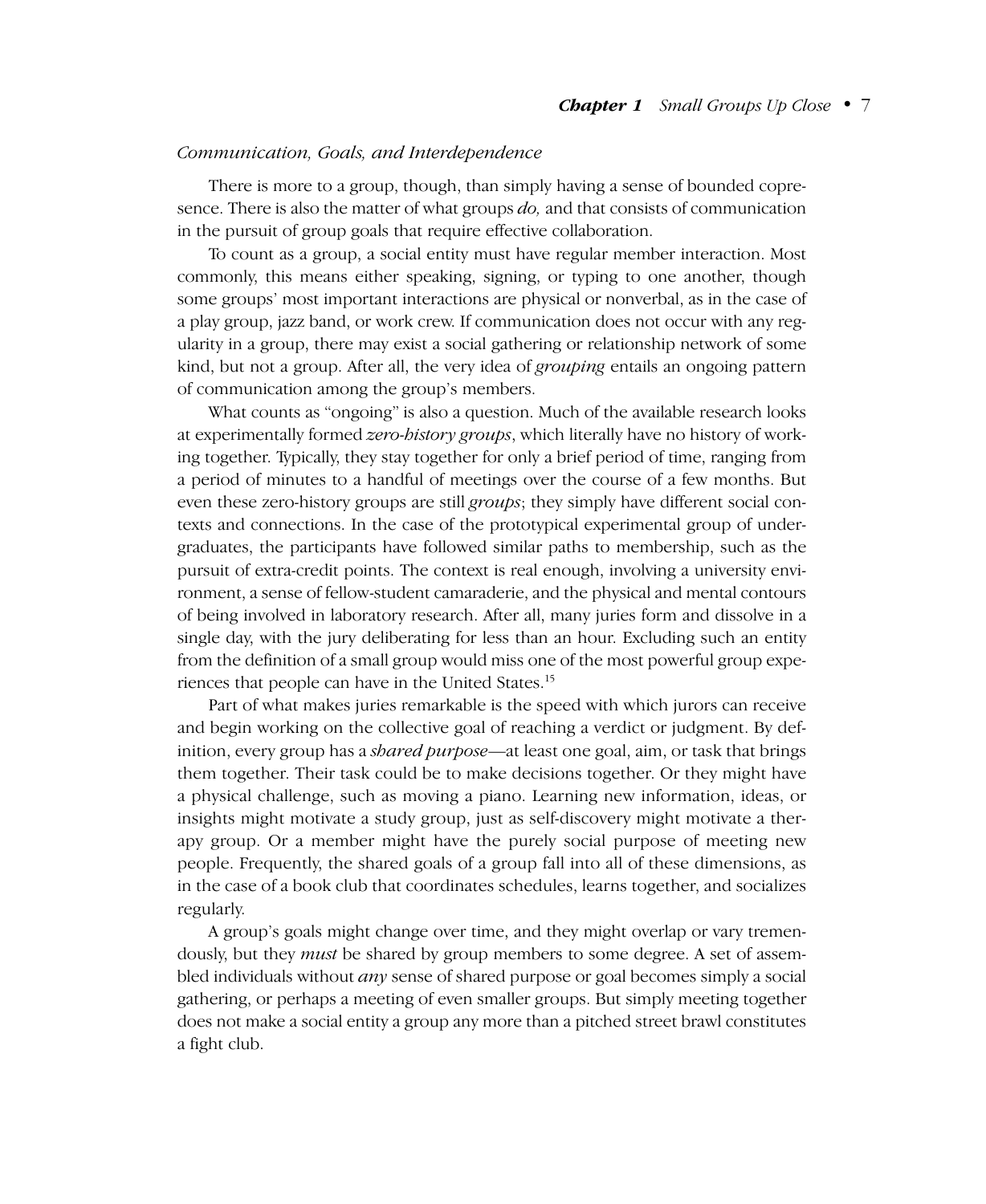A final requirement holds that members must be at least somewhat *interdependent.* Even a group of students who get together to study for an exam they will each take separately meets this criterion if the study group assigns different readings to different individual members. Each counts on the other to report on their respective readings, and the failure of one to do his or her task affects the entire group. A military unit on patrol counts on each member to watch out for the safety of the entire group, and though each soldier may have a high sense of self-confidence, the personal safety of each may ultimately depend on the alertness and skill of their least capable comrade.

#### *Summary*

To see how the pieces of this definition fit together, take a quick look at the book's cover, which features the Blue Man Group. This theatrical trio gets top billing because they strip down their performance to the bare bones of a quintessential small group. A three-person troupe of Blue Men has just enough members to form coalitions and exert social influence, as when two of the grease-painted Men turn to stare bug-eyed at the third to get him back in line. Along with blue skullcaps and black clothes, their body paint gives them clear boundary demarcations from others, though they often perform within the boundaries of a slightly larger group, such as a full rock band. They remain mute yet clearly demonstrate knowledge of each other's copresence and communicate efficiently. As musicians, they use their odd-sounding instruments to complement one another, and they occasionally play a single instrument that requires three Blue Men to operate. Each performer gradually shows a distinct personality and purpose, but they share an overriding goal of effective theatrical performance, be it in New York City, Las Vegas, Berlin, Tokyo, or who knows where.

# How We Learn About Groups

A diverse array of groups meets this broad definition, and small-group scholars have taken an equally varied array of approaches to studying them. This book draws on every conceivable kind of group research, and it may help to see a few of the basic methods in the researcher's toolkit.<sup>16</sup>

Because groups involve complex behaviors embedded in larger social systems, the most straightforward research method may be the case study. By focusing on a single group in a specific time and place, the researcher can see a group in all its detail and trace the connections among individual group members' actions, the group's shifting norms, and the dynamics of its larger organizational and social context. The "naturalistic" case lets the researcher become immersed in the group's unfolding activities, as in the case of a residential AIDS facility,<sup>17</sup> whereas the careful historical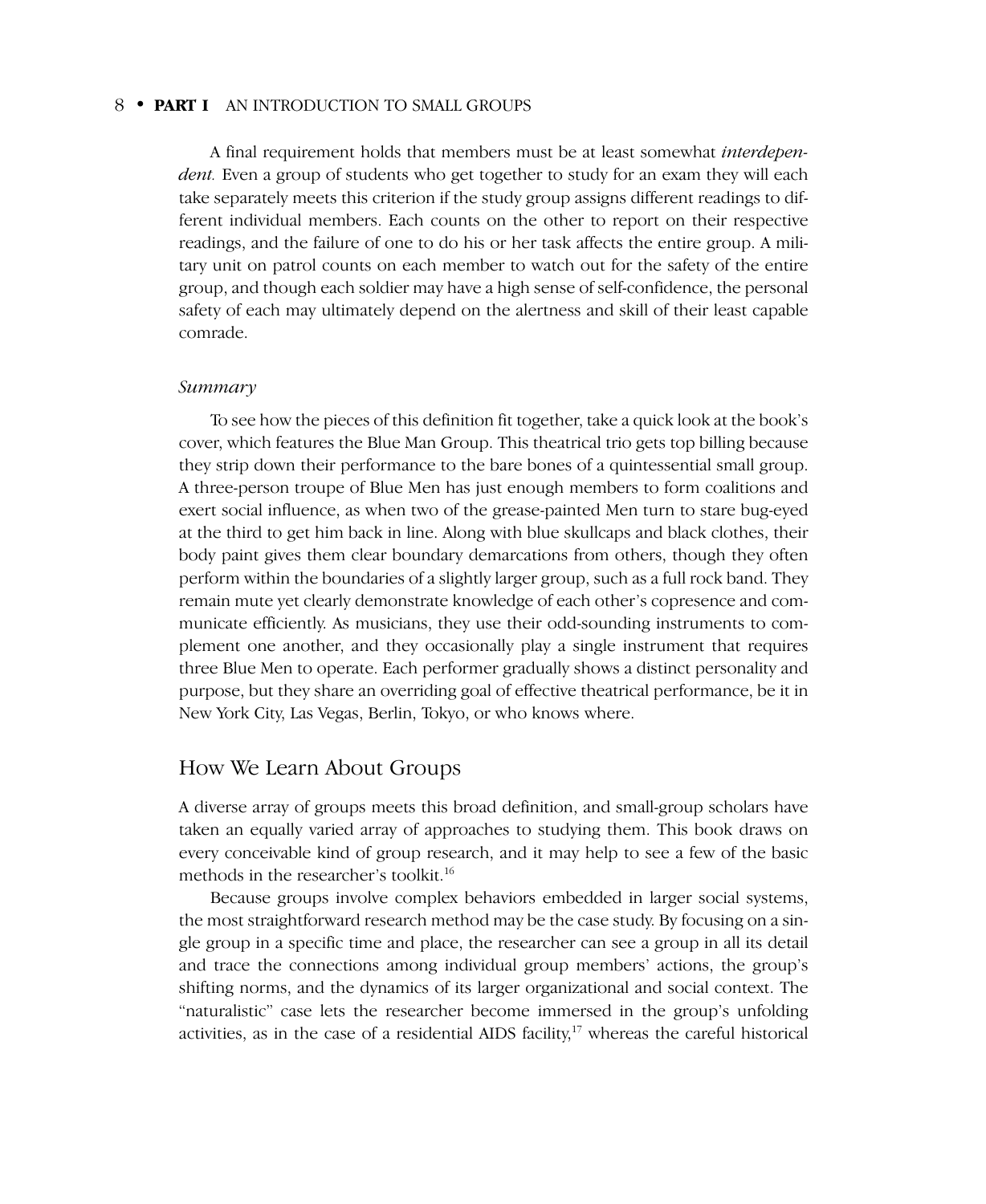# *Chapter 1 Small Groups Up Close*–•–9

case study lets the researcher pore through archival and interview data to see—with some historical perspective—how a group's strategic choices played out, as in studies of group decision making at the highest levels of government.<sup>18</sup> Researchers sometimes can afford to observe a small *sample* of different groups that belong to a larger population. Thus, one investigator observed twelve different mixed-sex bridal and baby showers to see how groups used ritualized embarrassment to socialize males to what had historically been a female-only activity.<sup>19</sup>

There are limits to how many groups one can study in this way. A case study commonly involves intensive data collection, such as repeated in-depth interviews with group members, observations made as a participant in the group, and analysis of videotaped group discussions and archival documents, such as meeting agendas and minutes.20 Such a study yields a rich understanding of a single group—or a particular class of groups, but it can be difficult to establish general patterns from those limited observations. More often, the case study yields original theoretical viewpoints, hypotheses, or concepts.

A variation on the case study is the field study in which the investigator looks at a relatively large number of groups in their natural setting. Because of the larger sample, the researcher's focus usually narrows to a particular set of questions, such as how variations in one group characteristic might affect certain group outcomes.<sup>21</sup> Typically, this research approach relies on systematic observation that can be conducted on a large scale. My own research on juries illustrates field research, as coinvestigators and I examined the impact of jury service on thousands of jurors across the United States. In one study, we collected and merged archival data on juries and voting behavior to demonstrate that serving on juries made individuals more likely to vote in future elections. In a related study, we administered survey questionnaires before and after hundreds of different juries deliberated to learn how subjective experiences on the jury influenced jurors' future civic attitudes and participation in politics.<sup>22</sup> In both cases, keeping our field research manageable required collecting a thin slice of data, and we never directly observed the juries interacting. Even then, such studies cost hundreds of thousands of dollars to conduct, which makes them an impractical approach for most investigations.

Historically, most group research has taken place not in the field but in the laboratory. One of the most famous illustrations of this method was social psychologist Solomon Asch's studies of conformity.<sup>23</sup> In a series of experiments, Asch gathered together groups of seven to nine undergraduates to see how readily an individual would conform to an incorrect group judgment. In the lab, an experimenter showed the group of students a white card with a black line on it, then showed a second card with three lines. When asked which of the three lines matched the length of the first one, each of the group members gave the same—incorrect—response, until the last group member was left to decide whether to agree with the rest of the group or to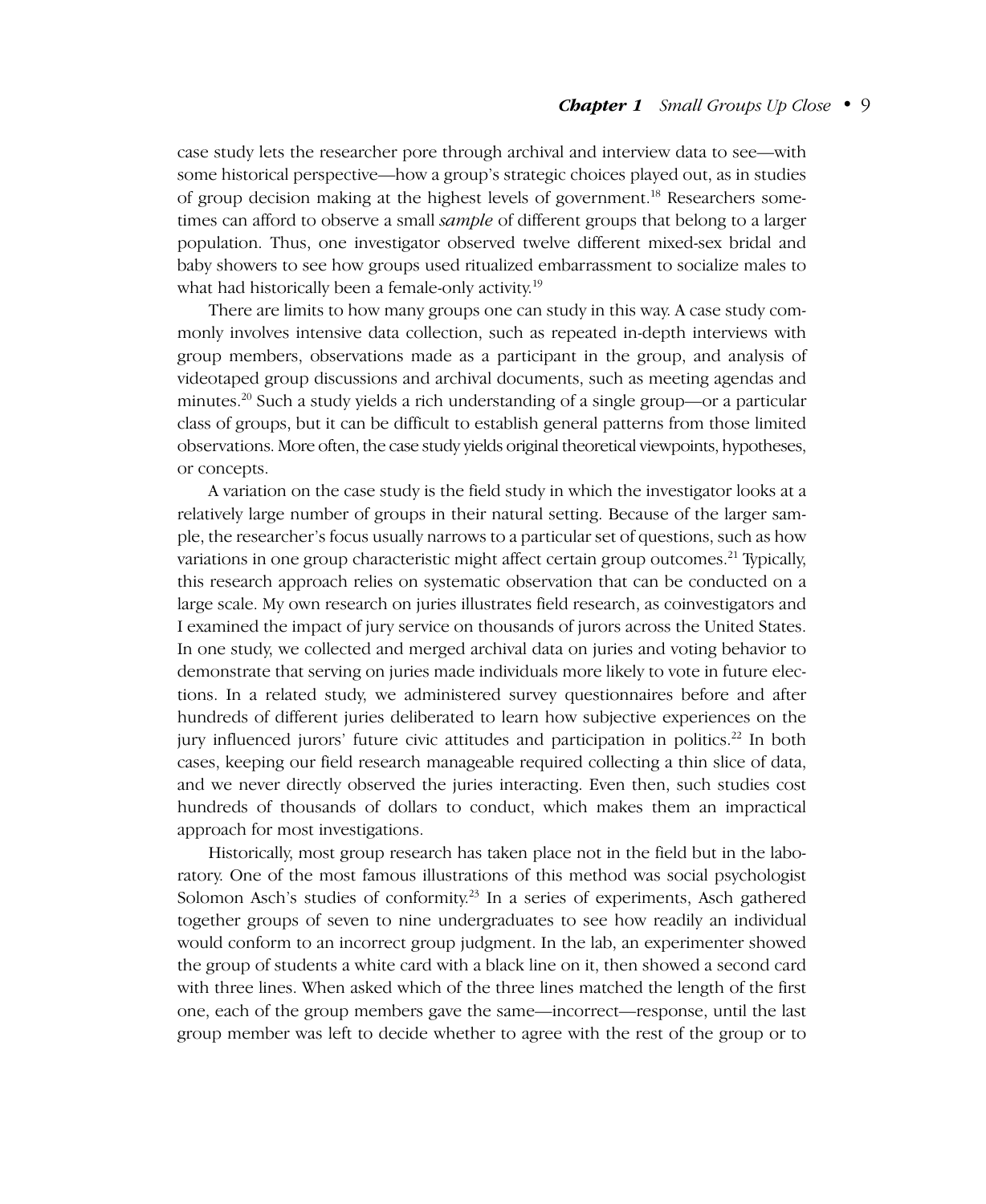offer a dissenting opinion. Unbeknownst to this lone individual, the rest of the group members were all "confederates"—accomplices of the experimenter who deliberately gave a false answer. In this study, more than a third of the time that lone group member went along with the majority, which provided Asch compelling evidence of the potential for conformity in group judgment.

Ever the careful experimentalist, Asch conducted multiple studies that varied some of the factors he believed influenced conformity. In particular, he repeated the experiment but changed it so that one of the confederates gave the correct answer*.* In these trials, that last group member could oppose the majority opinion without becoming the *lone* dissenter, and this reduced the conformity rate by three-quarters.24

Whether in the laboratory or the field, researchers studying groups have some special opportunities and challenges. When studying an individual, a researcher can focus on the behavior and attitudes of a single person. A personality psychologist can administer a questionnaire to learn whether a given person exhibits neurotic or extraverted traits, or a communication scholar can observe a person's comforting behavior or argument style. But how does a group researcher know what a *group* believes, feels, wants, or thinks? It is a metaphor to say a group even has these characteristics, since a group does not literally have a brain in which to store and process attitudes and the like. A group might have a written record of its



Credit: Wikimedia Commons.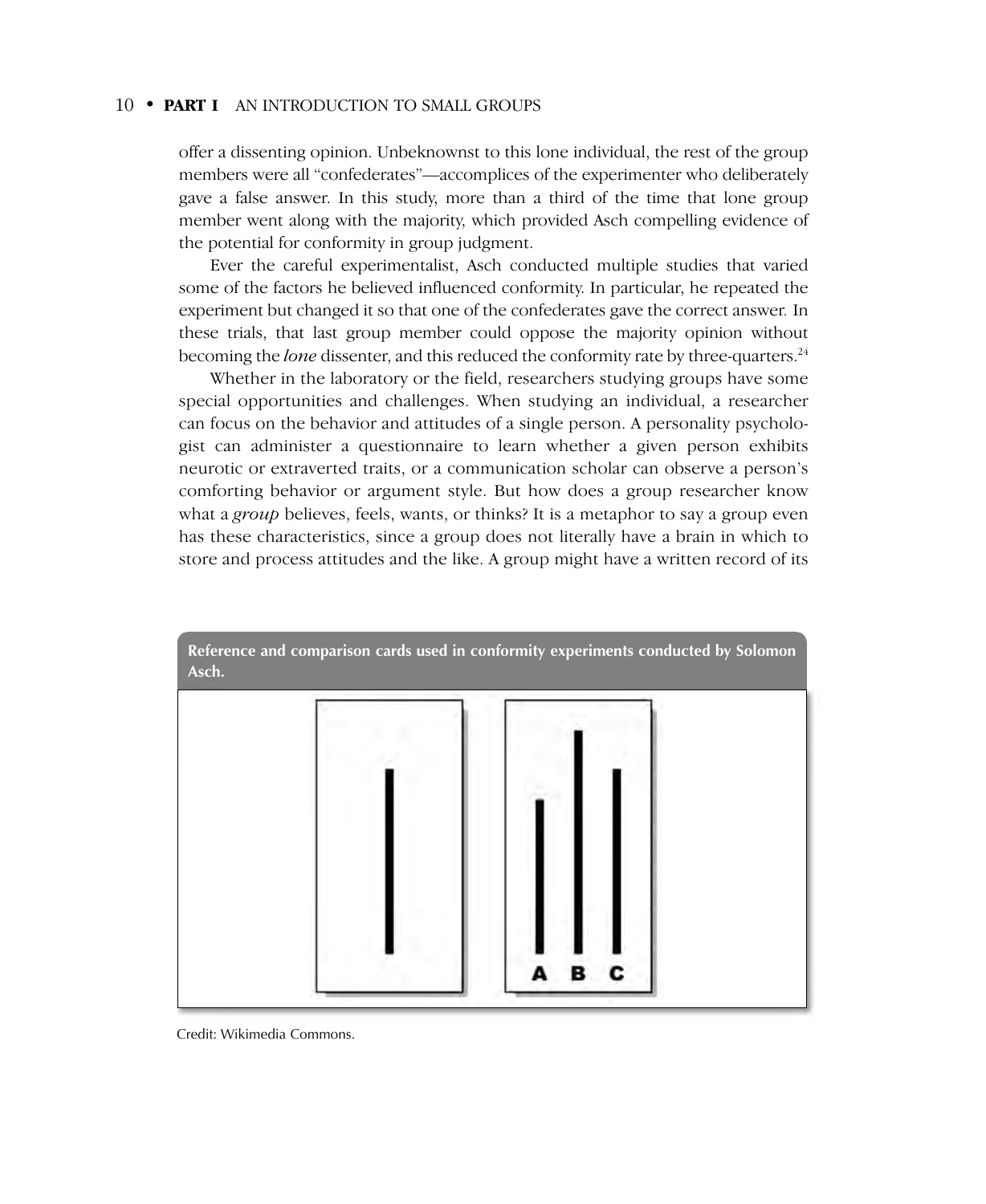actions, but researchers often want to know more than these limited details about a group's qualities.

In formal terms, researchers sometimes refer to this as a "unit of analysis" challenge. Is the researcher studying individuals or groups?<sup>25</sup> A study often involves administering questionnaires to individual group members, who then describe their own beliefs, intentions, and behaviors, as well as their perceptions of other group members' motives and behaviors. Consider the example of group cohesion. It is widely believed that an athletic team must be cohesive to have success, and, as it happens, this is true.<sup>26</sup> But if we want to assess how cohesive our hockey squad or hoops team has become, what to do? One popular approach is to ask the individual team members, then average their responses. By this approach, the group's cohesiveness is nothing more than the sum of the individual group members' sense of bonding with their teammates. If the average player rates the team as a "7" on a ten-point cohesion scale, we might then say the team has a decent amount of cohesion.<sup>27</sup>

Not all sevens are equally lucky, however. One team might have all ten players give the same rating, but another team might have six players rate the team's cohesion as a "10," with the rest giving a score of "3" or lower. Both would have an average of seven, but the latter team is in serious trouble. (Somebody probably wants to be traded.)

To make matters worse, it can even prove difficult to know what a group is *doing.* When a group makes a concrete decision or its members take coordinated action, we can see the group clearly. But when a group meeting adjourns, sometimes members will disagree about what, exactly, they just decided. Without a formal vote and written minutes (or even *with* these), a nonprofit committee's members might tell outsiders that the group's discussion strongly favored holding a press conference on global warming, while others say that the committee leaned toward holding a protest. In this case, what can we say the *group* did in its meeting?

Problems such as these lead some researchers to prefer direct observation over recording individual group members' private assessments of their gatherings, instead relying on the content of group discussions themselves. Social psychologist Robert Bales developed one widely used method of observation, sometimes known as Interaction Process Analysis, or simply IPA.<sup>28</sup> Research assistants would watch groups interact and make marks on a score sheet to note when someone gave an opinion, displayed tension, disagreed, or engaged in any other of twelve different behaviors. A pair of well-trained observers could reach the point where their coding marks would match, thereby making their observations consistent, or what researchers call "reliable."

In recent decades, researchers have developed a large number of different "coding schemes," which they use to categorize the talk and nonverbal behavior they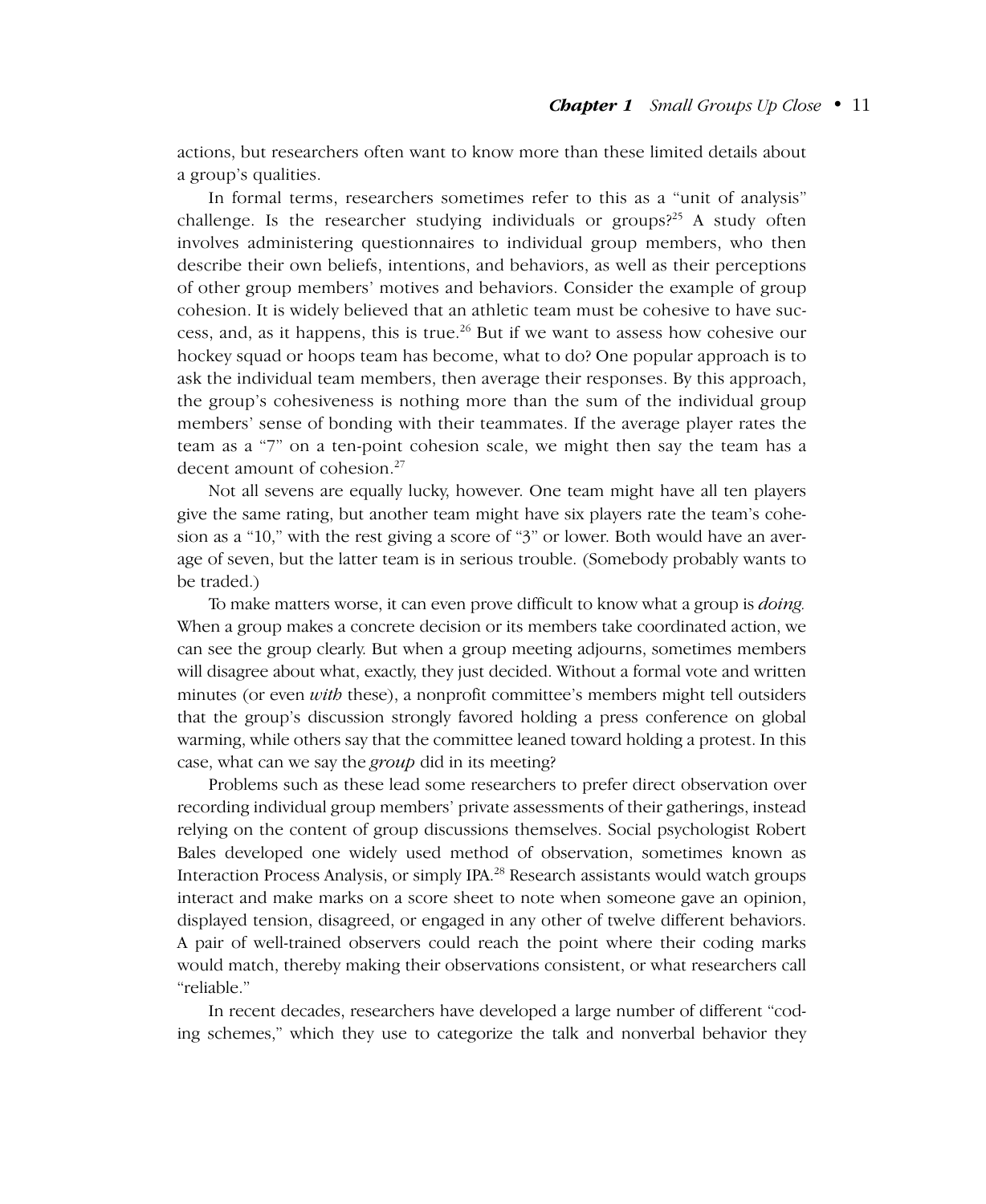witness in small groups. Those taking this approach can attest to having seen the group directly, as opposed to through the eyes of the individual members. Only by coding the group interaction directly—or at least observing and interpreting it without the aid of a systematic measurement system—can researchers make judgments about group behavior independent of the members' own biases.29 This approach also lets researchers see the group interaction as a whole, leaving aside the question of aggregating individual perspectives or experiences.

One more approach has the group come together and analyze its own behavior. This is, essentially, a group interview, and it is used infrequently in group research, partly owing to concerns about group dynamics distorting its results.30 From another perspective, though, a kind of reality of the group comes out through the group's interaction in such an interview. Imagine that we bring together the members of a family, and a domineering parent insists that theirs is a happy household—silencing any dissent that might arise with harsh glares at the other family members. Only a naïve researcher would simply write "Happy family" in the field notebook. Instead, what one sees in this group interview is the *official* group position (happiness), as expressed through the group's authoritarian decision-making style. That autocratic style, accompanied by the active suppression of disagreement, also becomes worthy of recording in the researcher's notes. Thus, the interview itself produces group behavior that can be observed and recorded.

As scholars publish study after study, they eventually get the chance to use one more tool in their quest to understand small groups. A *meta-analysis* allows an investigator to systematically combine the results of multiple statistical studies into a single summary set of findings. To return to an earlier example, how do we know that group cohesion helps sports teams win games? We know because a team of investigators compiled 164 estimates of the link between cohesion and performance and found that, across these varied studies, cohesion was a consistently strong predictor of success. Even more importantly, meta-analysis permits looking for those factors that enhance or limit effects of this sort. Thus, the researchers in this study found that the cohesion-performance link was even stronger for women's sports, compared to men's. To their surprise, however, they found no difference in cohesion bonus for highly interactive team sports, like basketball or field hockey, as compared to those sports that are merely "coactive," like rowing.<sup>31</sup>

# Putting the Pieces Together

Findings like these have immediate, practical significance for players and coaches hoping to win championships, and they help the rest of us who find ourselves in analogous situations where a boost in group cohesion might make us more effective. Small-group researchers, however, aim to do more than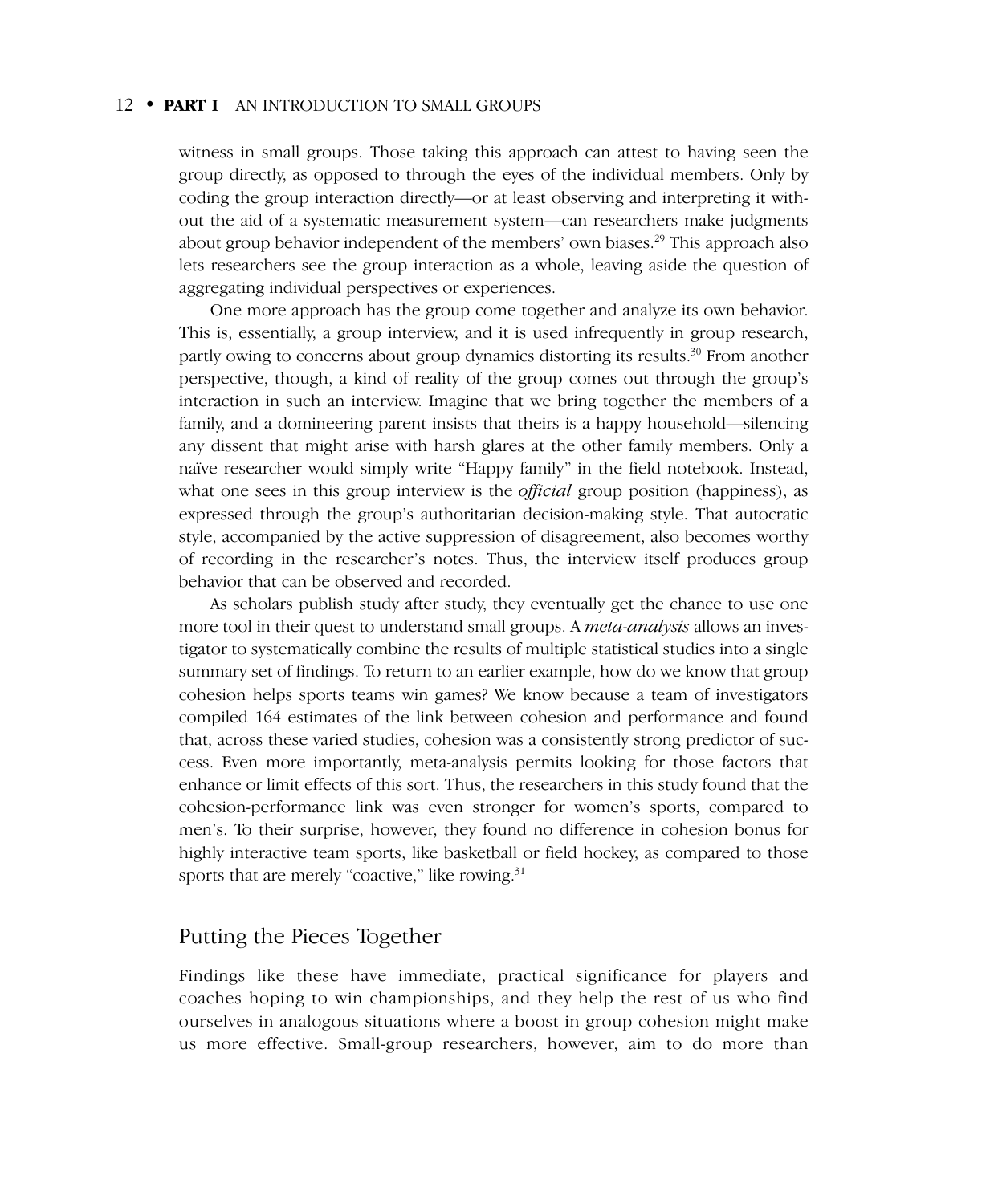#### *Chapter 1 Small Groups Up Close*–•–13

reason by analogy when it comes to making general statements about how groups behave and why. To advance our knowledge, researchers ultimately aim to develop theories about groups.

We can, however, take stock of the individual empirical theories that these perspectives have generated. When group researchers develop theories, they ultimately arrive at testable claims about how groups communicate, coordinate action, wage conflict, influence members' beliefs, and so on. After conducting research testing and refining that theory, we can step back and assess a theory's merits using a set of evaluative criteria.32 Taken together, the criteria in Table 1.1 constitute an *epistemology,* a way of judging the relative quality of empirical theories.<sup>33</sup>

#### *Clarity, Logical Coherence, and Novelty*

The two most fundamental requirements for a sound theory are clarity and logical coherence. The first of these might appear unnecessary if one believes that a specific theory could never get off the ground if it was not clear in the first place. On the contrary, the fields of academe bloom each spring with new theories that befuddle those who might hope to understand and use them. Within the field of small-group research, one candidate for such criticism might be symbolic convergence theory, which we examine in Chapter 8. This theory has received insufficient appreciation owing to the difficulty of precisely defining its elements and empirical claims. To the extent that this powerful theory resists precise formulations of its key concepts, such

| <b>Criterion</b>  | <b>Description</b>                  |
|-------------------|-------------------------------------|
| Clarity           | Transparency of theory's statements |
| Logical Coherence | Free of logical errors              |
| Novelty           | Presents a new idea                 |
| Falsifiability    | Subject to test                     |
| Validity          | Passes many of its tests            |
| Parsimony         | Simplicity of theory's statements   |
| Scope             | Sufficiently broad generalizations  |

# **Table 1.1 Criteria for Evaluating an Empirical Social Scientific Theory**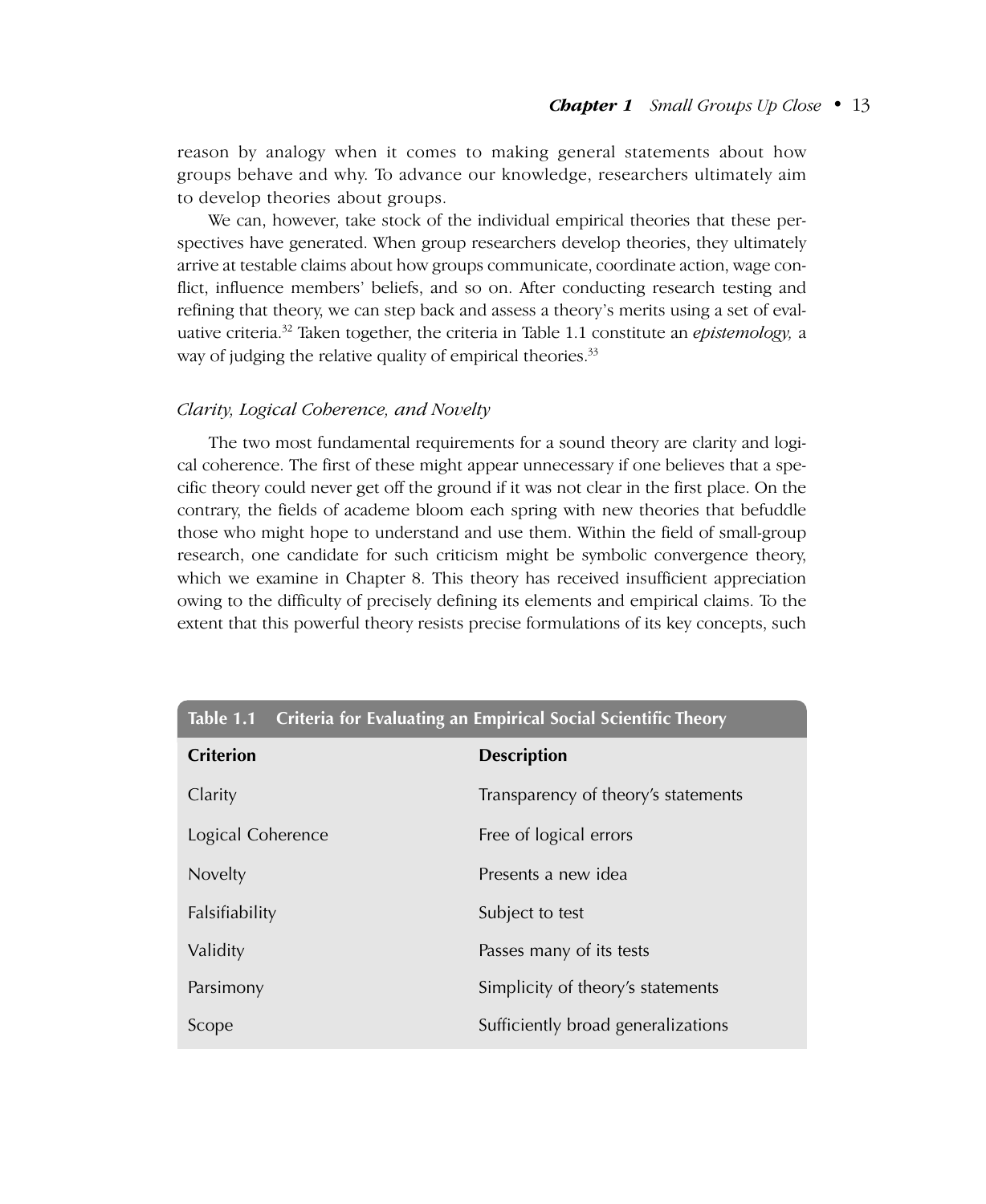as *fantasy themes* and *special theories*, it undercuts its value as a collection of knowledge about small groups.<sup>34</sup>

Even those theories that make straightforward statements sometimes fail to pass the requirement of logical coherence. To hold value, a theory must be free of internal contradictions, tautologies, or any other logical flaws. Those theories that lack coherence most often fail owing to a borderline tautology, a statement that comes close to being a mundane truism (X equals X). Some sociobiological theories fall into this trap when they claim that normal social behavior must be adaptive because only the most fit human communities can survive the rigors of natural selection.<sup>35</sup> When deployed uncritically, this amounts to a tautology: Evolutionary forces have shaped the way groups behave because, by definition, normative group behavior reflects evolutionary forces.

Assuming that a theorist can build a set of clear and logical statements, a separate question is whether those claims constitute a *novel* theory. For instance, in the 1980s and 1990s, "schema theory" became popular in social psychology. A schema, roughly speaking, is what we believe or think about other people, social roles, the groups we belong to, and other social phenomena. Critics, however, smelled a rat, and close inspection of the theory led some to conclude that schema theory amounted to nothing more than a rebranding of traditional theories of attitudes, cognitive maps, and other concepts dating back to the 1950s.<sup>36</sup>

#### *Falsifiability and Validity*

Even a shiny, new theory, though, serves no useful purpose if it is not *falsifiable.* To be useful to researchers, a social scientific theory of groups must be testable. It must be possible for an investigator to set up a study or experiment that *could* prove elements of the theory false or flawed. If we *can't* design a fair test of a theory's validity, the theory's soundness becomes strictly a question of faith or taste—that is, questions for seekers of religious or aesthetic truths, not social scientific ones.37 Some of the most famous small-group theories, on close inspection, do not fully meet this criterion. Groupthink theory, which we examine in Chapter 4, has proved very valuable to both researchers and laypersons, but in a strict sense, the theory likely will never be subjected to a complete, rigorous test owing to its sheer complexity.38

Most empirical theories *do* fully expose themselves to tests, and to qualify as a strong theory, they must pass these tests. To the extent that a theory appears to bear some clear correspondence to reality, social scientists conclude that the theory is *valid*. To judge a theory's validity, researchers typically break it down into even more precise hypotheses. In special circumstances, researchers can even juxtapose two rival theoretical accounts, devising a study that could support one theory while simultaneously contradicting another one.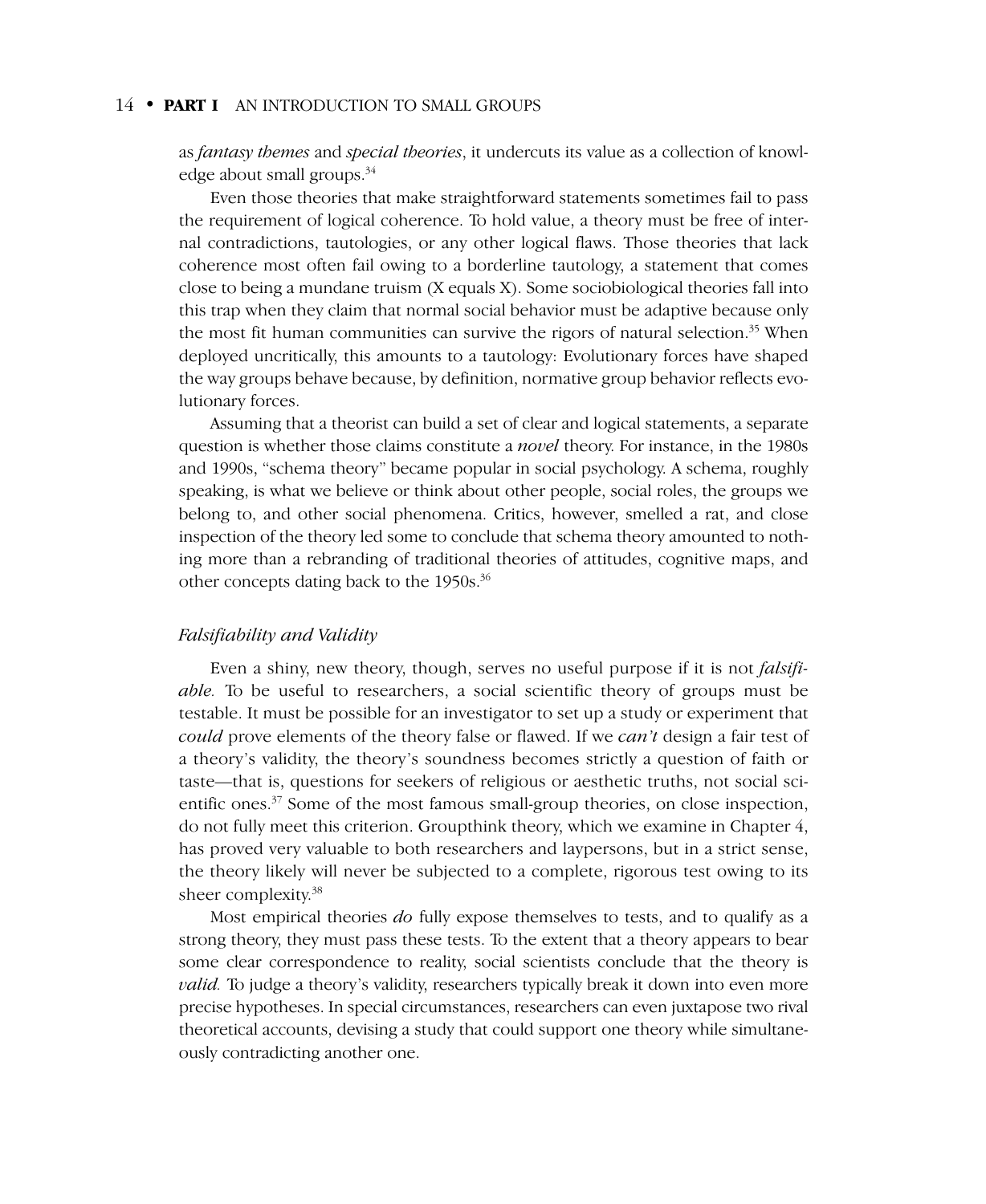#### *Chapter 1 Small Groups Up Close*–•–15

Along these very lines, social psychologist Deborah Gruenfeld devised a study to assess two different theories about decision making in a particularly important small group, the U.S. Supreme Court. The ideological-contingency theory contended that politically conservative justices would exhibit more rigid and simple arguments than those of liberals, owing to conservative ideology's relative emphasis on rigid adherence to a limited set of core values. By contrast, the status-contingency *model* (a synonym for *theory* herein) held that complex reasoning flows not from ideology but from having to advance a majority position that will be met with objection, whereas dissenting opinions—whether written by liberal or conservative justices—can offer relatively simple, often strident critiques of the majority position. After studying a large body of Supreme Court opinions, Gruenfeld found stronger support for the statuscontingency theory.<sup>39</sup> In epistemological terms, we would therefore conclude that these studies lend *validity* to the status model while undermining our confidence in the ideological account.

Even after dozens of studies like these, however, scholars can never conclude that an empirical theory is universally accurate, and it is equally rare that research definitively falsifies any theories. When a theory passes a validation test, it simply has *more* validity—never reaching some absolute standard of truth.<sup>40</sup> When a theory fails a test, it *loses* some validity, at least momentarily, until theorists can find a way to explain the anomalous findings. In this way, theories that fail hypothesis tests can become heavy with ad hoc corrections, elaborate explanations, or methodological stipulations that try the patience of other scholars, particularly new generations who may choose to improve on conventional theories by replacing them altogether.

#### *Parsimony and Scope*

The strongest theories can explain a phenomenon like group decision making with a small number of factors and interrelationships. James Davis' social decision scheme model shows the potential power (and limitations) of a simple theory. Imagine if the owners of a small carpet-cleaning business in Elyria, Ohio, meet to debate whether to open a new branch in Columbus. To predict their final decision, Davis' model requires measuring only the individual owners' preferences and their group decision scheme (e.g., majority rule). With just those facts in hand, the social decision scheme proves a highly predictive model, in spite of all the things that can come up in the course of a group discussion. Simply put, if the majority want to open the new store before the meeting begins, then it is exceedingly likely that the majority will prevail at the end of the discussion.<sup>41</sup>

The social decision scheme model does fail to account for some group decisions, and other theorists have sought to amend the model to account for these differences. For instance, communication scholars have demonstrated that in some cases, the balance of arguments in a discussion prove an even more powerful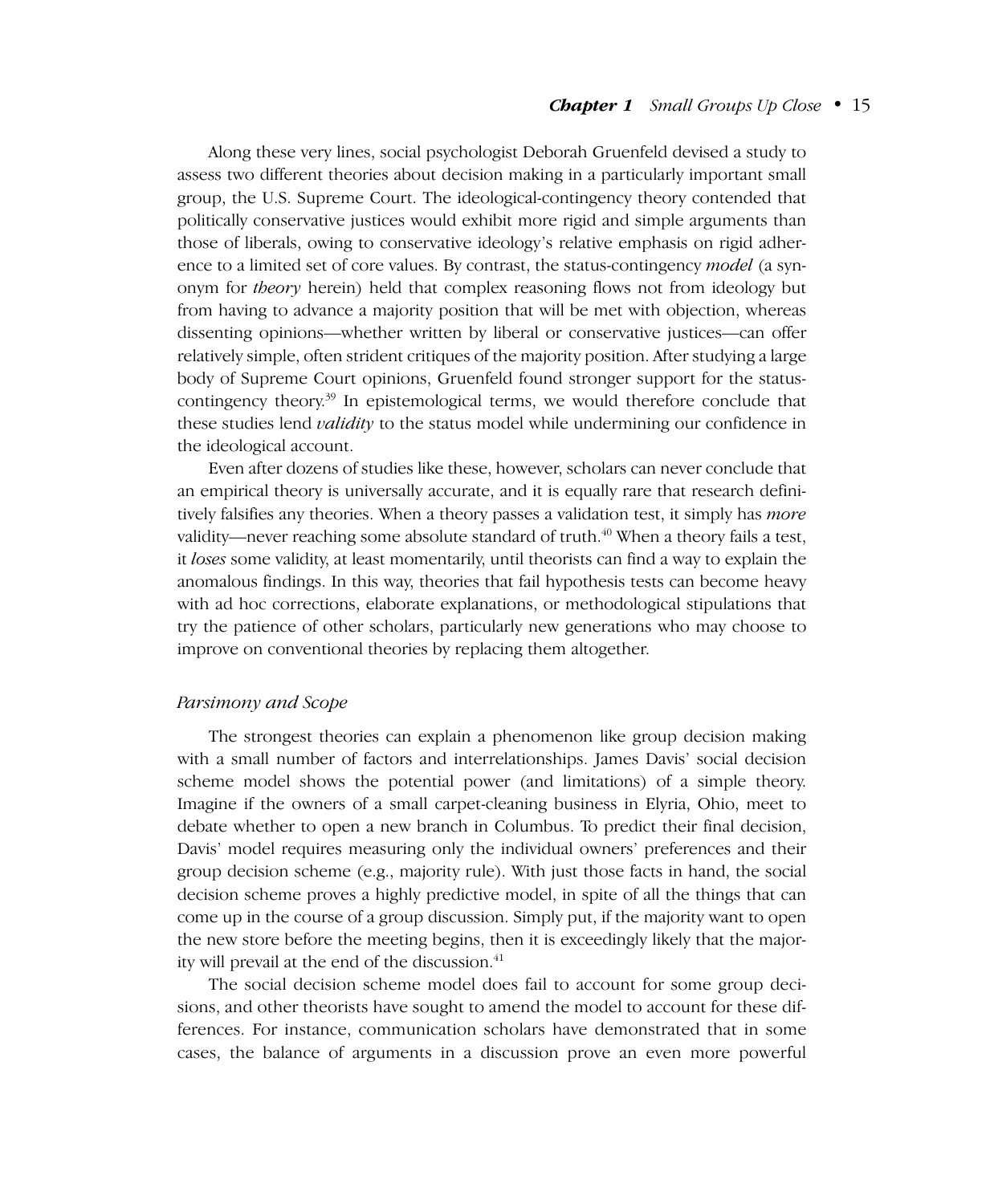predictor of group outcomes. Combined with measures of initial preferences, this valence distribution model has more validity, but at the price of greater theoretical complexity.42 When added detail substantially increases a theory's power, the loss in parsimony may be worthwhile. If a theory becomes too complex, though, it ceases to be a satisfying *model* of reality and starts to look just as detailed and nuanced as the real world itself.

Theories that fail their validation tests have an alternative to amending their core claims to make their theories increasingly complex: They can, instead, narrow the breadth of their claims, thereby reducing the overall scope of the theory. In this example, the ideology-contingency adherents could change their theory to say that it does not apply to panels of judges. When this happens in response to anomalous findings, however, it can seem a dodge.

More convincing are those theories that, from the outset, explicitly describe and explain the *scope conditions* of their theory. For example, social psychologists Reid Hastie, Steven Penrod, and Nancy Pennington developed the story model of jury decision making in their landmark study *Inside the Jury.* Looking at how mock juries deliberated in the evidence-driven style, these investigators saw that jurors review evidence "without reference to the verdict categories, in an effort to agree upon *the single most credible story* that summarizes the events at the time of the alleged crime. And the early parts of deliberation are focused on the *story construction* and the review of evidence."43 This story model, however, meant to describe jury decision making, a specific kind of group process that occurs in a special legal context. Were one to produce evidence of group discussion outside the jury room contradicting the story model, these findings would not decrease the model's validity because they would fall outside the boundaries of the theory's scope.

As it happens, most small-group theories, like the perspectives that inspire them, have an extremely broad or universal scope. Such universal theoretical scope can earn commendations for having tremendous potential value as a general theory of group behavior. After all, if we could take one theory with us to any group context, knowledge of that theory could help us improve everything in our lives, from our volleyball team to our study group to our family reunion. As we shall see, however, it is more likely the case that many valid theories with universal scope simply have not yet been exposed to those group contexts far removed from the researcher's own time and place.

The next chapter introduces a way of studying groups that clarifies the situated nature of theories. By clarifying the different types of groups that exist and by considering the wider range of historical and cultural settings, it becomes clearer which theories might not stretch so easily into the past (or future) and across continents. For now, it is simply important to recognize that a theory's strength is a function of *both* the validity of its claims and the breadth of its scope.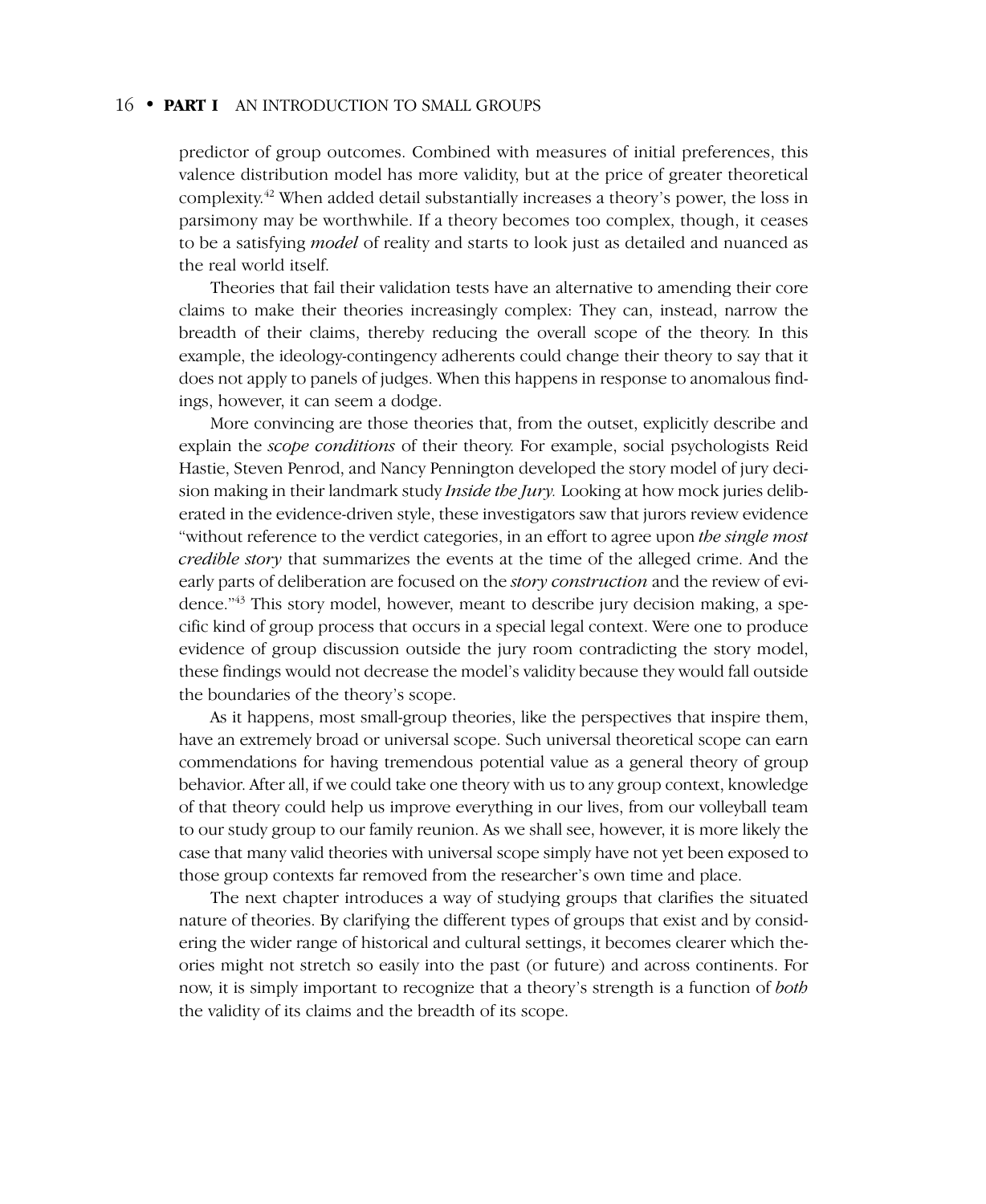#### *The Value of Theory*

If these criteria seem too abstract or disjointed, it might help to look at them as a whole. Taken together, these criteria say that a good small-group theory generates useful and powerful insights into our social world. A theory that meets all these criteria becomes practically valuable for both researcher and layperson because it is well designed (clear and logical), insightful (novel), road tested (falsifiable and valid), of manageable complexity (parsimonious), and applicable across a range of times and places (scope). To quote the small-group research pioneer Kurt Lewin, "Nothing is so practical as a good theory."44

Small-group researchers may understand this better than most social scientists because of the applied nature of their work. In social psychology, considerable research has focused on how groups reinforce or break through prejudices to better understand how we can promote cross-cultural tolerance and cooperation. In business schools, research on team building and group leadership aims to increase group productivity and innovation. In communication departments, research on metaphors and storytelling in groups aims to understand how groups can build the cohesion and trust necessary for coordinated action. In social work, research on "group work" hopes to improve the relationships between social workers and their clients. In legal studies, jury research predominates owing to a concern with the quality and fairness of verdicts. From one group theory to another, researchers tackle questions that have immediate practical significance. In the end, the small-group research community succeeds not owing to the relevance or importance of its topic but because of the quality of the theories we build and use.

# Illustration: Terrorist Cells

If this discussion of definitions, research methods, theories, and academic articles seems too abstract, it might help to consider a single case that demonstrates the importance of developing systematic knowledge about small groups. One way to appreciate the power of small-group processes is to see how they can change the course of our lives. Every reader of this book has been touched by one particular small group, the terrible power of which was revealed to us on September 11, 2001.

The final instructions conveyed to the September 11 hijackers read, "You are going into battle, an unconventional battle against the most powerful force on Earth. You are facing them on their land, among their forces and soldiers with a small group of 19.<sup>745</sup> The events of September 11 came to a tragic conclusion with not one small group but four. Each of four planes, American Airlines flights 11 and 77 and United flights 93 and 175, had a small team of hijackers, each of whom had specific responsibilities, whether piloting the plane, killing flight crew, or subduing the passengers. Years before these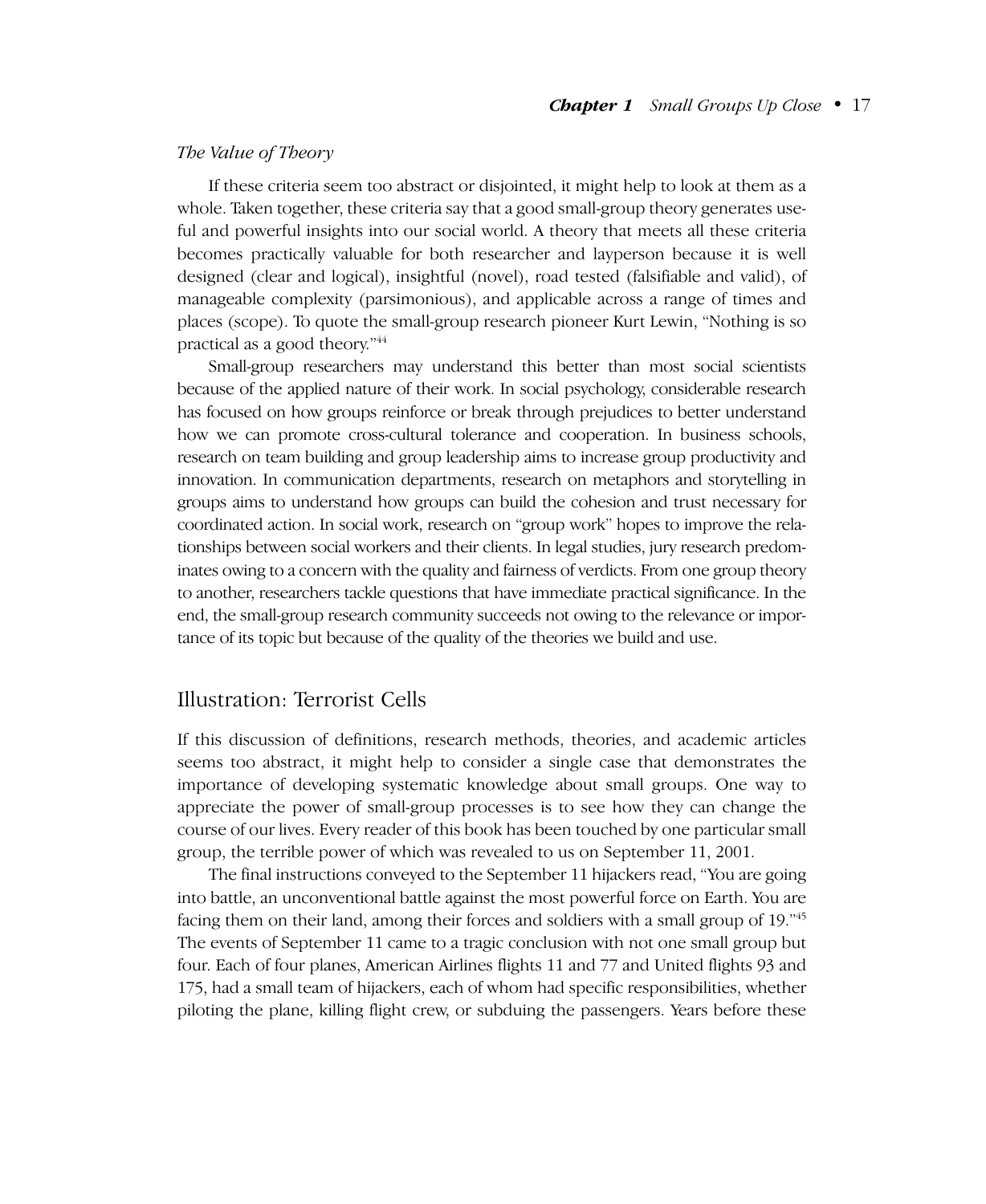teams formed, though, it was another small group that provided the key to the September 11 plot—the Hamburg Cell.

A glimpse into the small groups woven into these attacks comes from the *9/11 Commission Report* released in 2004. After sifting through documents, interviews, and interrogation transcripts for more than a year, the bipartisan National Commission on Terrorist Attacks Upon the United States published this report, in part, to provide a comprehensive account of the events leading up to the attack.<sup>46</sup>

The story began with Mohammad Atta, who would become the operational field commander of the 9/11 hijackings. Quoting from the Commission report,

When Atta arrived in Germany [in 1992], he appeared religious, but not fanatically so. This would change, especially as his tendency to assert leadership became increasingly pronounced. . . . As early as 1995, Atta sought to organize a Muslim student association in Hamburg. In the fall of 1997, he joined a working group at the Quds mosque in Hamburg, a group designed to bridge the gap between Muslims and Christians. Atta proved a poor bridge, however, because of his abrasive and increasingly dogmatic personality. But among those who shared his beliefs, Atta stood out as a decision maker. Atta's friends during this period remember him as charismatic, intelligent, and persuasive, albeit intolerant of dissent.

On November 1, 1998, Mohammad Atta moved into a spacious four-bedroom apartment in Hamburg with Marwan al Shehhi and Ramzi Binalshibh, both of whom would be instrumental in the 9/11 attack. The three roommates, along with other friends and houseguests, held meetings three to four times each week to discuss their anti-American and anti-Semitic ideology and to consider what actions they might take to advance their struggle, their jihad. According to the Commission report,

the group became something of a "sect" whose members ... tended to deal only with each other. Atta's rent checks for the apartment provide evidence of the importance that the apartment assumed as a center for the group, as he would write on them the notation "Dar el Ansar," or "house of the followers."

By the latter part of 1999, Jarrah and the Atta household had become increasingly secretive and reclusive as they came to form the Hamburg Cell.<sup>47</sup> At the urging of Mohammed Haydar Zammar, an outspoken Islamist and al-Qaida recruiter, the cell members went to Afghanistan, where they abandoned their plans to fight in Chechnya against the Russians and, instead, accepted the 9/11 mission that Khalid Shaikh Mohammed had proposed to Bin Laden three years earlier.

The al-Qaida leadership saw in the Hamburg Cell the nucleus of their hijacking team. The cell members had become intensely loyal to one another as well as dogmatic adherents to their cause. Moreover, they were intelligent, technically skilled, and well acclimated to Western culture. Without this group, Bin Laden and Mohammed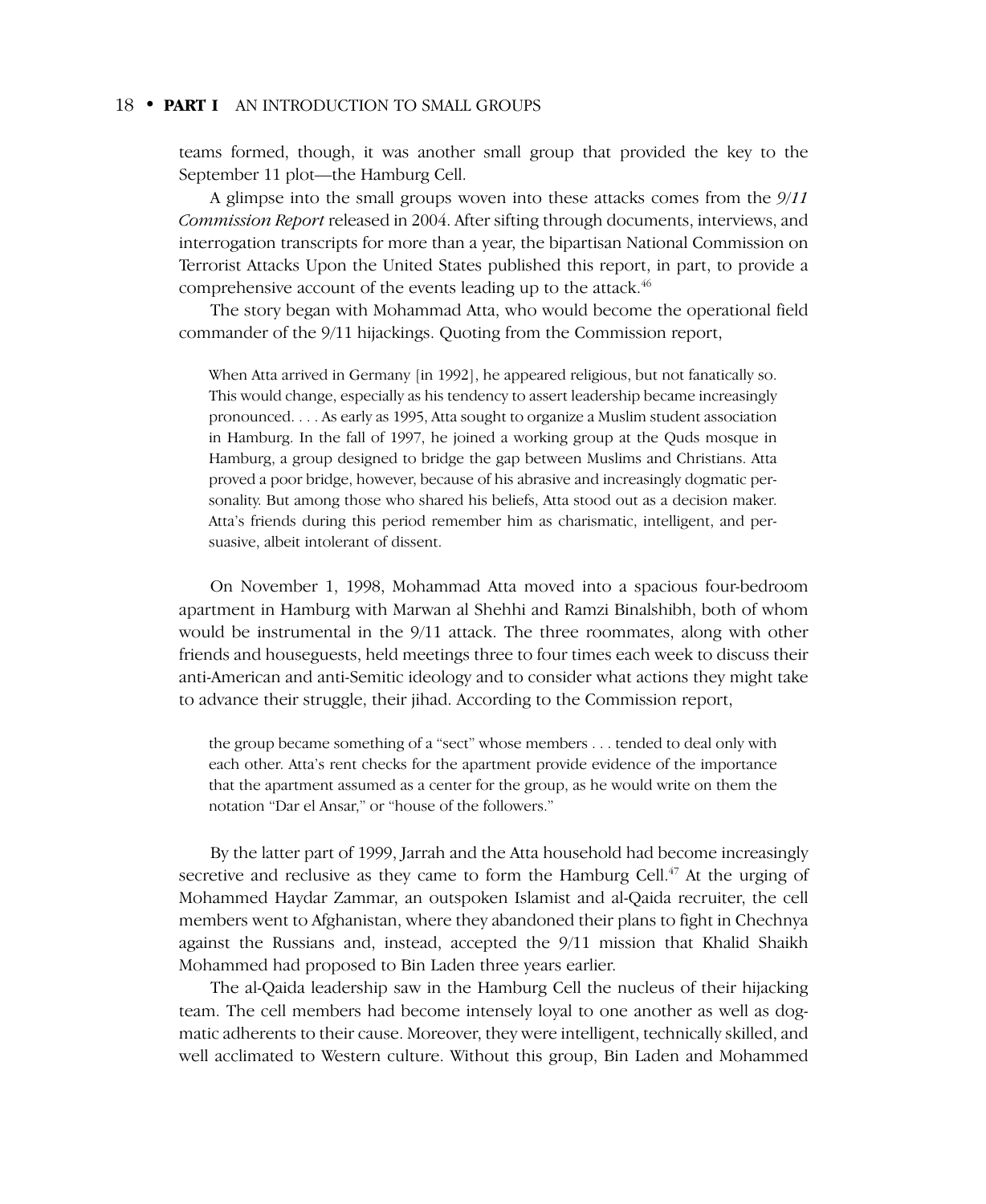had a plan but not the core operational team necessary to carry it out. The al-Qaida leaders gave the cell general instructions to obtain flight training and take up residence in the United States, where they would ultimately be joined by the remainder of the 9/11 hijacking team. Atta made clear, however, that the cell itself would be responsible for working on the logistical details of the plan.<sup>48</sup>

When the Hamburg Cell members returned from Afghanistan, they broke off their ties with the outspoken radical Zammar and tried to appear de-radicalized. They shaved their beards, wore conventional German student clothing, and ceased worshipping in mosques. With financial backing from al-Qaida, they attended flight schools in Germany, then continued their studies in the United States. In doing so, they left behind their cellmate Binalshibh to serve as an operational liaison, owing to his inability to get a visa when U.S. officials came to suspect that he intended to reside permanently in the United States.

In the summer of 2001, the cell members completed their flight training and began to meet their fellow hijackers, most of whom took up residence in southern Florida near Atta and Shehhi. Nearly all of these new "muscle hijackers" hailed from yet another country, Saudi Arabia, but they were able to function as a single team and four subteams—owing to shared training and ideology, along with some redundancy in their prior contacts, not unlike when a common friend vouches for two strangers and induces them to meet. In the final months before the attacks, the details of the plan emerged from strategy discussions among the Hamburg Cell's core members, who continued to receive financial assistance from al-Qaida but avoided direct communication to avoid detection.

For the sake of national security or in the interest of global peace, it remains vital that we come to understand what forces led to the execution of the deadly attacks of 9/11. As the foregoing timeline shows, small groups played a significant role in facilitating them. Though there exists very little direct research on the role of groups in the formation and operational activities of terror cells, small-group theory and research can offer considerable insight.<sup>49</sup>

In the course of reading this book, for instance, we will examine theories that can help to explain how nineteen strangers could become such a deadly and efficient band of jihadists. Chapter 2's discussion of how groups embed themselves in networks and organizations can shed light on the connections among terror cells and the critical role of al-Qaida's financial and logistical support network. The decision-making theories in Chapter 3 show how events like the ideological discussions in the Hamburg apartment can serve to polarize group members, leading them to adopt increasingly extreme views in response to one another's arguments. The fourth and fifth chapters show how to assemble and structure a team to facilitate creativity and effective decision making, both of which, unfortunately, the Hamburg Cell demonstrated. Theories of leadership in Chapter 6 help explain how Atta effectively motivated and radicalized his comrades, and Chapters 8 and 9 introduce theories that can account for how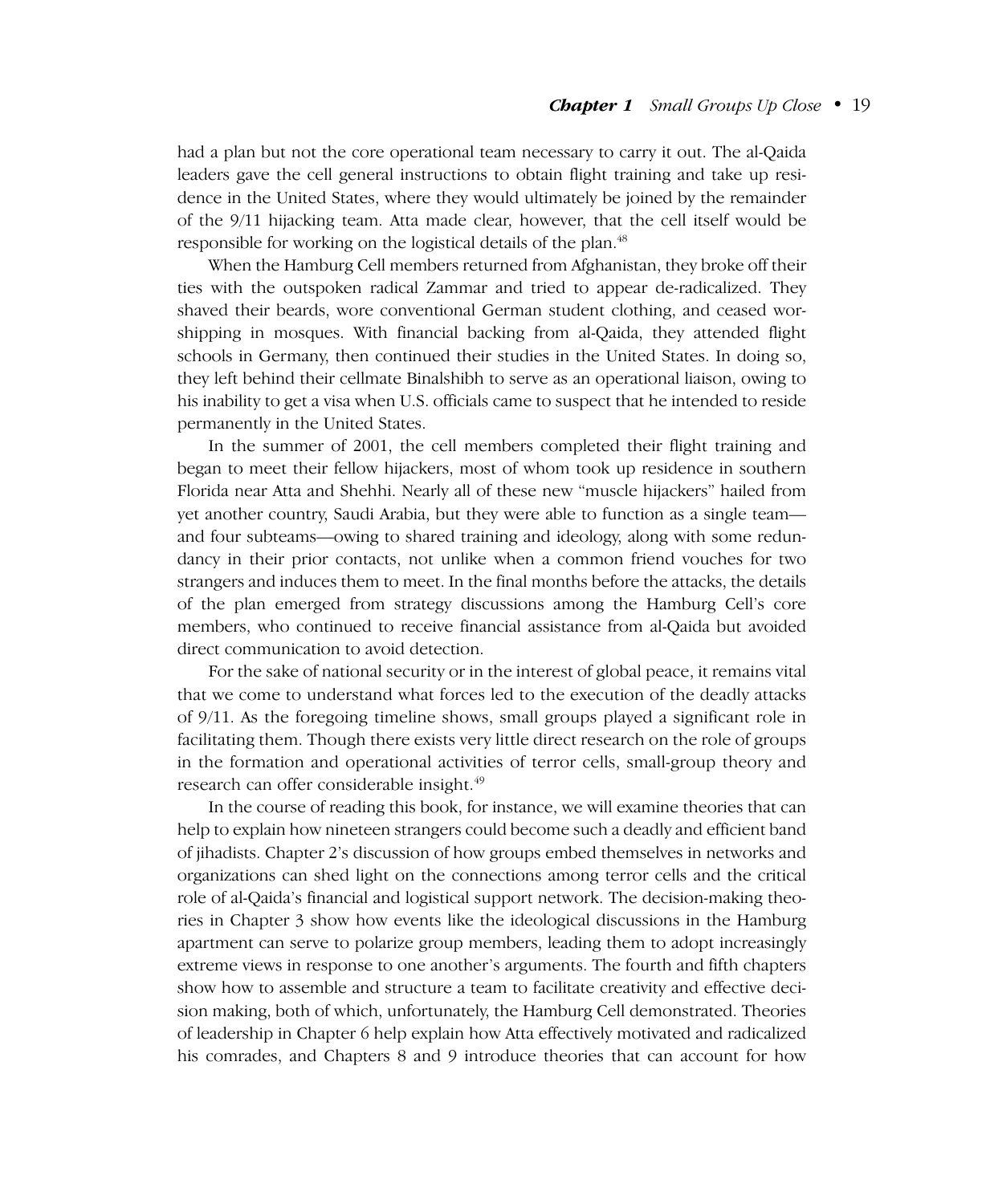quickly the cell and the larger group of nineteen hijackers developed into cohesive and committed terror squads.

In these ways and others, small-group theories can be put into the service of explaining—and hopefully preventing—barbaric behavior. Chapter 10, however, will emphasize how an improved understanding of groups can help us harness the positive power of groups to improve the larger social world. It is this more encouraging purpose that animates this book, but as our journey continues, never doubt the ability of a small group of people to change the world, for good or for ill.

# **Discussion Questions**

- 1. What groups have you belonged to over the course of your life? What groups do you currently belong to? What specific characteristics made/make those groups a "small group"?
- 2. At this point in your life, what is the most important group to which you belong? What might be the most fruitful approach to studying and understanding that group? As you reflect on this group, what patterns of behavior might the investigators uncover?

#### **Notes**

- 1. Quotes are from www.thinkexist.com, except for Oscar Wilde. That quote has uncertain origins and has been attributed to multiple one-time socialists.
- 2. Hirokawa (2003), p. 125.
- 3. See Janis (1982) and Chapter 4 of this volume. Thompson (2002) provides a more contemporary glance into council deliberations on Iraq.
- 4. See Fisher (1998).
- 5. See Gastil and Levine (2005).
- 6. Ydistie (2008).
- 7. Surowiecki (2005), pp. 3–4. In fairness, the phoned experts often field tougher questions.
- 8. McPherson, Smith-Lovin, and Brashears (2006).
- 9. Spencer-Rodgers, Hamilton, and Sherman (2007), p. 369.
- 10. See Levine and Moreland (2006), pp. 2–3.
- 11. Hirokawa, Cathcart, Samovar, and Henman (2003), p. 1.
- 12. The Oxford English Dictionary etymology for *together* gives a sense of this meaning of the word, suggesting that it is not merely "to gather" in the physical sense, but also a kind of union, companionship, or collision of persons. See http://dictionary.oed.com.
- 13. Meier (2003) provides a more refined analysis of this problem when he describes a teleconference "doing groupness."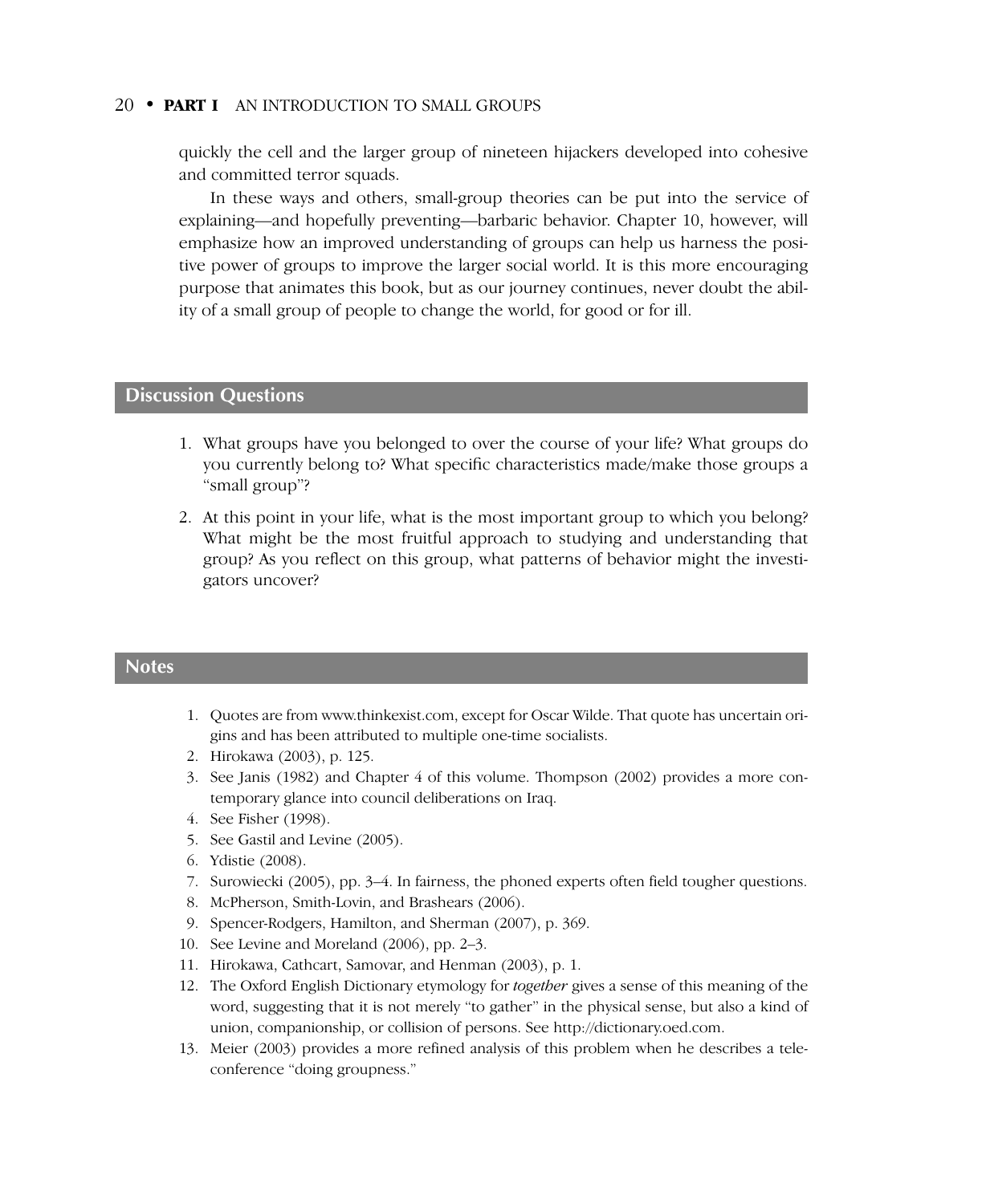- 14. Spencer-Rodgers, Hamilton, and Sherman (2007), p. 370.
- 15. On the civic impact of jury service, see the Jury & Democracy Project (www.jurydemoc racy.org), note 22 of this chapter, and Chapter 3 of this volume.
- 16. For an overview on the subject, see Poole, Keyton, and Frey (1999).
- 17. Adelman and Frey (1997).
- 18. Janis (1982).
- 19. Braithwaite (1995).
- 20. These are all tools commonly used in ethnographic approaches to studying groups (Dollar & Merrigan, 2002).
- 21. For this conception of field research, see Riva and Wachtel (2005).
- 22. See Gastil, Deess, Weiser, and Meade (2008) and Gastil, Black, Deess, and Leighter (2008).
- 23. Asch (1955).
- 24. On small-group experiments generally, see Hoyle (2005).
- 25. Fisher and Hawes (1971) proposed a parallel unit-of-analysis conflict by stressing the need to move all the way down to the level of individual actions and reactions. Their "interact system model" hoped to build small-group theory up from a foundation of systematic research on the microdynamics of group interaction. Some ambitious research, such as Meyers and Brashers (1998), follows this path but simultaneously shows the links from communicative exchanges back up to group and even social structures.
- 26. Carron, Colman, Wheeler, and Stevens (2002).
- 27. Carron et al. (2003). Another approach is to treat the variance among group member responses as a variable in itself (Moreland, Levine, & Wingert, 1996, pp. 11–12). Thus, one's study might ask what factors influence the degree of variance in group member attitudes on a subject. See, for example, Gastil, Black, and Moscovitz (2008).
- 28. This was introduced by Bales (1950). A report on twenty-one studies using this method can be found in Bales (1968). A refinement, introducing the SYMLOG method of analysis, is presented in Bales (1970).
- 29. For more on coding group interaction, see Keyton (2003). In a variation on this method, researchers have at times asked the group members themselves to observe videotape or transcripts of their group interaction. See, for example, Gastil (1993).
- 30. Frey and Fontana (1991).
- 31. Carron et al. (2002). One can also do traditional, interpretive literature reviews, in which the investigator attempts no statistical summary of a large body of studies. Even this, however, can be done systematically when reviewing sufficiently detailed case studies, as suggested by Peterson (2002). On meta-analysis of groups generally, see Mullen, Driskell, and Salas (1998).
- 32. I have developed this set of criteria based on a wide range of readings and discussions with colleagues. Their principal early influence was Joseph Cappella, who taught the communication theory course at the University of Wisconsin–Madison when I began my graduate studies there. The criteria are far from idiosyncratic; for example, they bear considerable resemblance to those currently in use by group scholars (e.g., Schiller & Mandviwalla, 2007) and empirical or "postpositivist" theorists generally (e.g., Infante, Rancer, & Womack, 2003).
- 33. There are at least two other kinds of theories not discussed here that are subject to different criteria. Moral-philosophical theory (also sometimes called normative theory) makes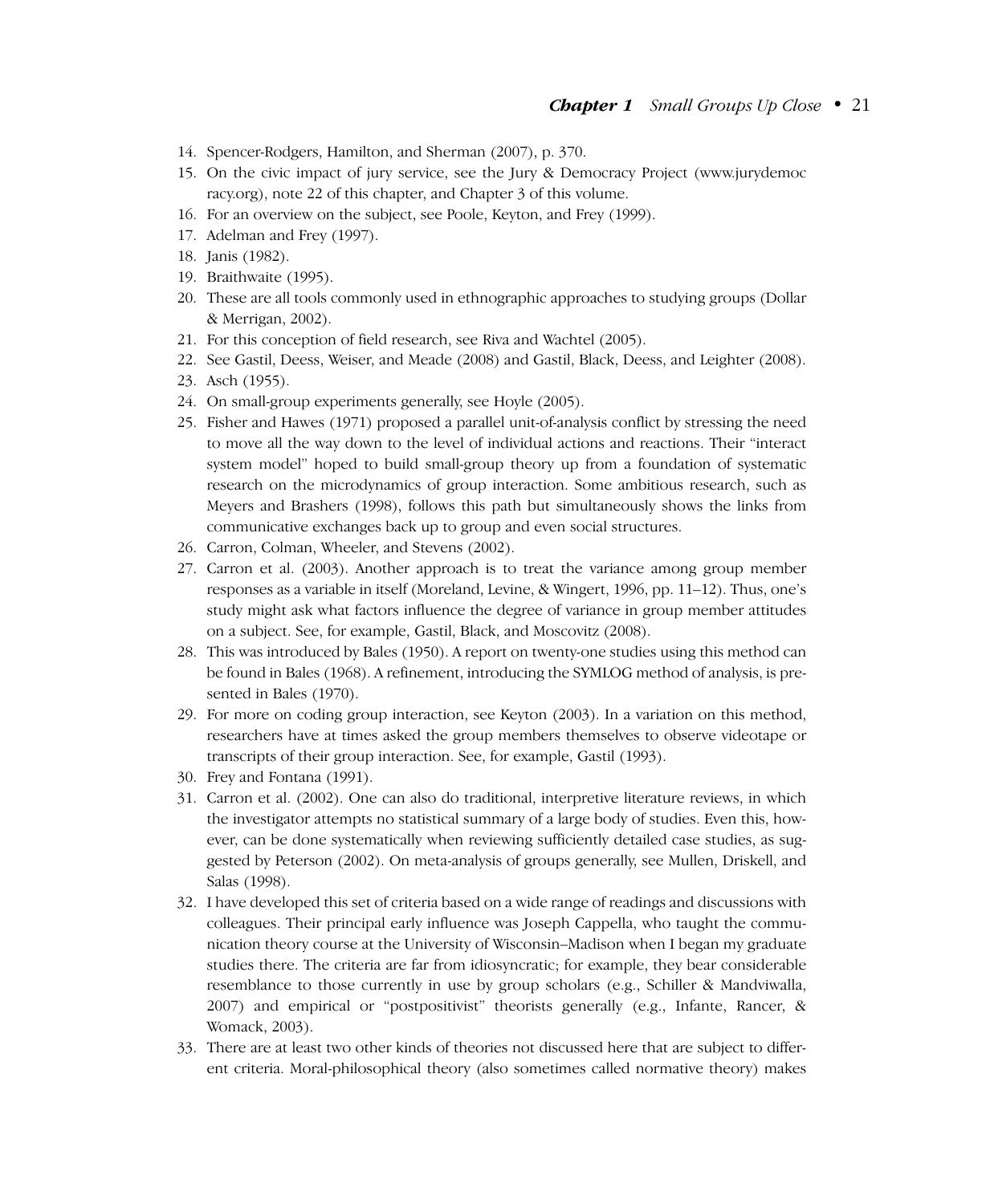claims about what is right and wrong, just and unjust, good and bad. There also exist strains of interpretive theory that concern themselves exclusively with what something means from the "true meaning" of a text to the more existential meaning of life. On different types of communication theories, see Miller (2002).

- 34. See Bormann, Cragan, and Shields (2001). The clearest statement of the theory in its full scope might be Bormann (1996). Even there, however, Bormann insists that "the symbolic convergence theory does not rely on quantitative measurement nor on mathematical application of formulas to specific cases for its operation" (p. 88). The problem lies not so much in the theory's independence from such methods, but rather in the difficulty of developing such methods as a viable *option* in investigating the theory. If one cannot know with any precision what measuring a fantasy theme entails, it is difficult to know exactly what constitutes such a theme.
- 35. Quadagno (1979). Considerable research since the time of Quadagno's critique shows that the evolutionary approach has much to offer small-group researchers. See Caporael, Wilson, Hemelrijk, and Sheldon (2005) and Chapter 2 in this volume.
- 36. Kuklinski and Luskin (1991). Ultimately, the concern becomes not so much taking credit for past theories but displacing them altogether—and losing some of their original insights. See Wilcox and Williams (1990).
- 37. This does not mean that one must be able to devise a *quantitative* test, as ethnographic, anthropological, and interpretive study can subject a theory to strong validity tests (Kirk & Miller, 1986; Stewart, 1994). In a broader sense, however, quantitative approaches can be mixed with qualitative judgments to satisfy even the numerically minded researcher; thus, if one claims that a particular theory's validity lies in its resonance with a particular population's own views of social reality, one need only find a way to collect a large sample of this population to assess such resonance.
- 38. Park (1990), p. 243. To take another example, McGrath and Altman (1966), p. 80, note that critics described Kurt Lewin's field theory as "non-predictive" and "non-testable."
- 39. Gruenfeld (2006).
- 40. Kuhn (1996/1962).
- 41. Davis (1973) introduces his theory in complex mathematical language that obscures its underlying parsimony.
- 42. Poole, McPhee, and Seibold (1982); for a refinement, see Meyers and Brashers (1998). More recently, Kerr (2006) adapted Davis' model to account for how a group's discussion unfolds. See the discussion of juries in Chapter 3 for more on this topic.
- 43. Hastie, Penrod, and Pennington (1983), p. 163, emphasis added. The idea of a "story model" of jury deliberation originated in Pennington's doctoral dissertation, as reported in Hastie et al. (1983), p. 22.
- 44. Lewin (1945). On the virtues of this practical orientation for small-group research, see Levine and Moreland (1990), p. 621.
- 45. The instruction was recalled by Ramzi Bin Al Shibh, who served as Chief Logistics Officer of the operation. Quoted in Gunaratna (2003), p. 14.
- 46. *National Commission on Terrorist Attacks upon the United States.* (2004). The quotes and material that follow come from Chapter 5 of the report.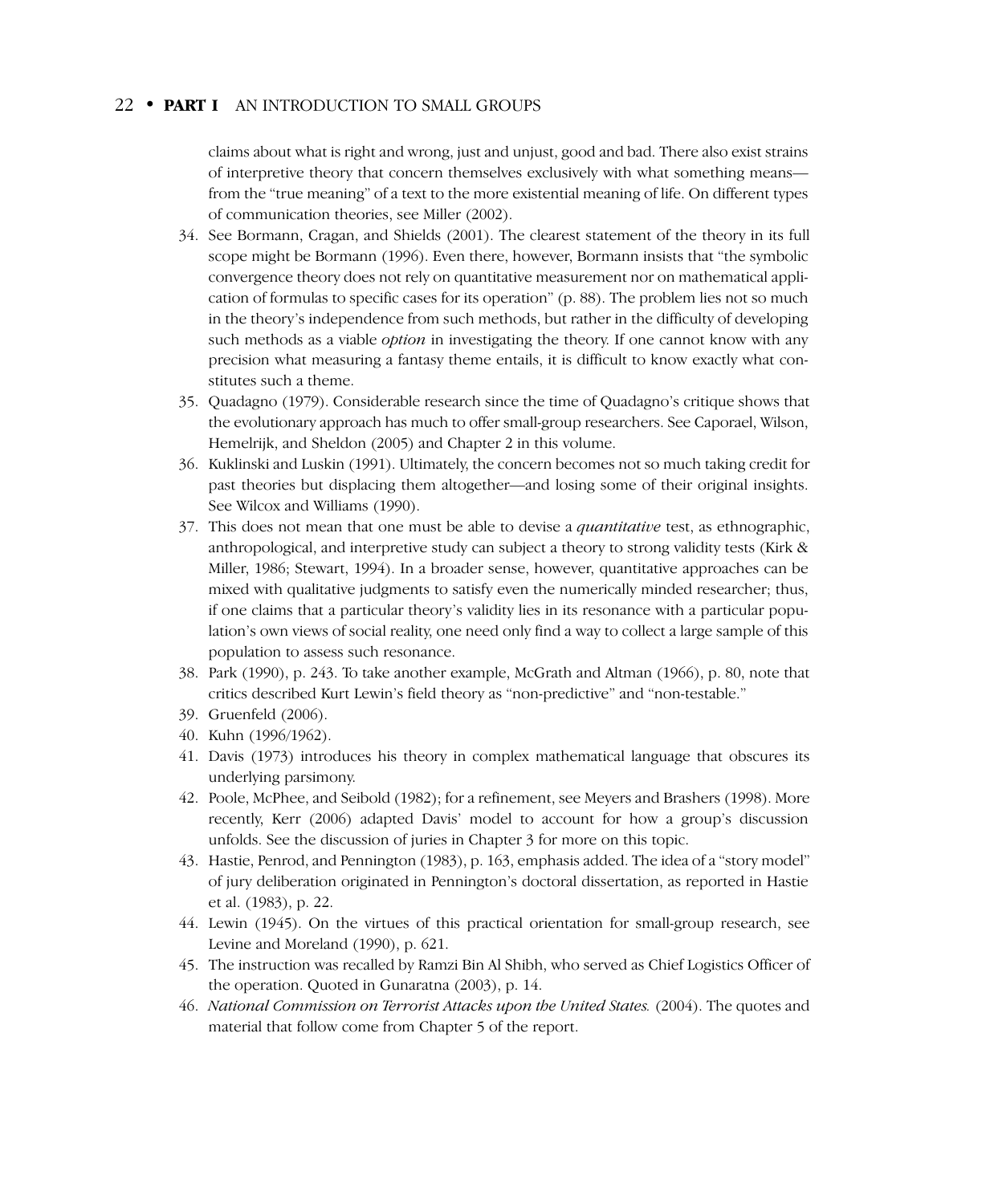- 47. The cell may have consisted of as many as eight members, with the others playing logistical or uncertain roles in the 9/11 hijackings. It is certain, though, that these four represent the core of the cell. See The Hamburg connection (August 19, 2005).
- 48. The *9/11 Commission Report* (2004), p. 166, considers it "remarkable" how quickly al-Qaida chose the Hamburg Cell for its most ambitious of missions, but by that time, Bin Laden had already come to recognize the "deficiencies" in a previously chosen team.
- 49. Works offering direct insight into small groups and terrorism include Krebs (2002) and Bongar, Brown, Beutler, Breckenridge, and Zimbardo (2006).